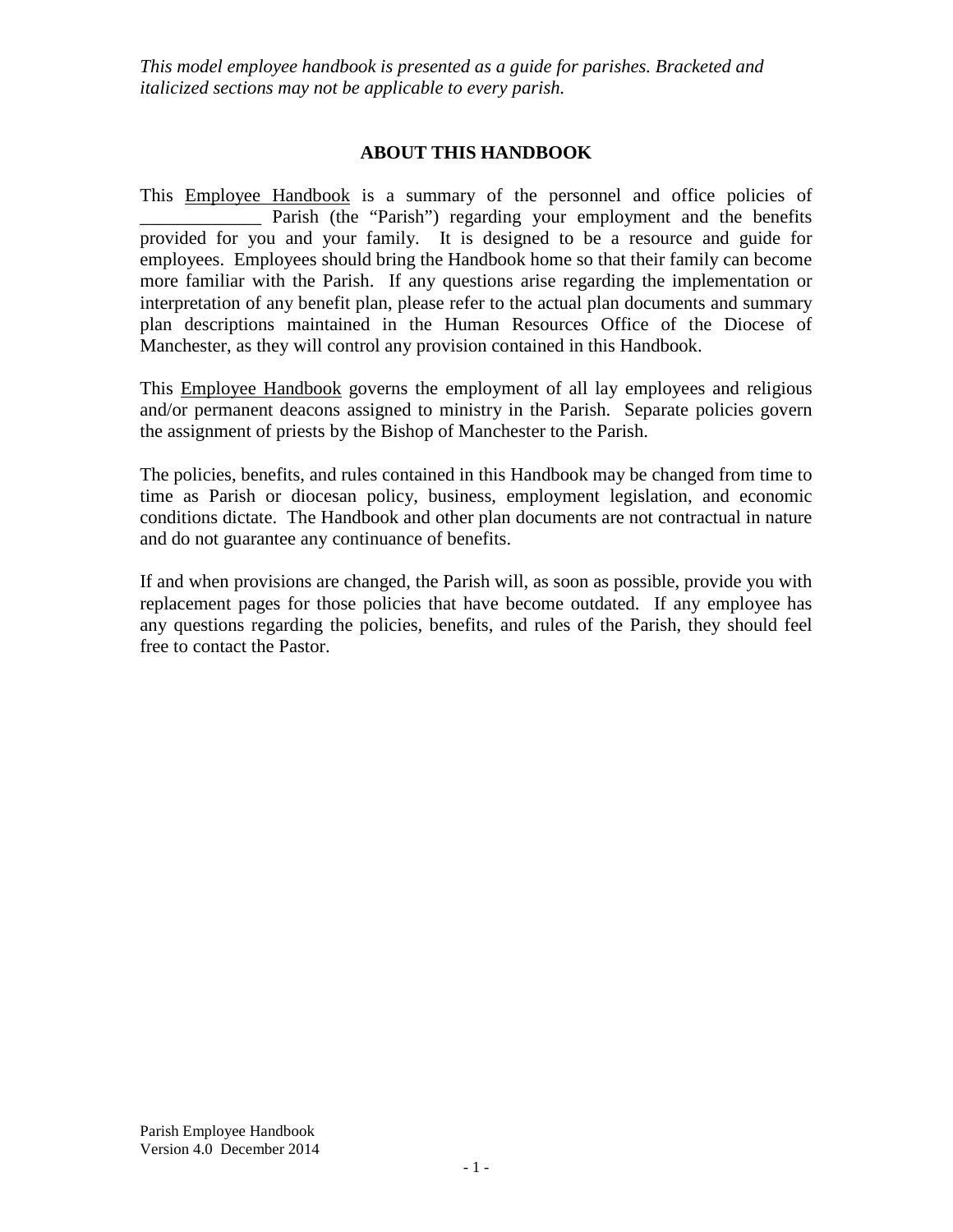### **ACKNOWLEDGEMENT OF RECEIPT OF HANDBOOK**

The Employee Handbook and its appendices are important documents intended to help you become acquainted with the Parish. This Handbook will serve as a guide; it is not the final word in all cases. Individual circumstances may call for individual attention.

Please read the following statements and sign below to indicate your receipt and acknowledgement of the Employee Handbook. Return one copy of this document to the Pastor. The second copy should remain in your handbook.

- I have received a copy and understand it as my obligation to read the Employee Handbook. I understand that the policies described in the Handbook are subject to change at the Parish's sole discretion at any time.
- I acknowledge that I have the right to terminate my employment with the Parish at any time without notice. In turn, I acknowledge that while the Parish generally will follow a progressive discipline system, the Parish has the right to terminate my employment at its sole discretion.
- I am aware that during the course of my employment, confidential information may be made available to me. I understand that this confidential information must not be given out or used outside of the Parish premises or with non-Parish employees.
- I understand that my signature below indicates that I have read and understand the above statements and have received a copy of the Employee Handbook and its appendices.

 $\overline{\phantom{a}}$  , and the contract of the contract of the contract of the contract of the contract of the contract of the contract of the contract of the contract of the contract of the contract of the contract of the contrac

Date Signature of Employee

\_\_\_\_\_\_\_\_\_\_\_\_\_\_\_\_\_\_\_\_\_\_\_\_\_\_\_\_\_\_\_\_\_ Name of Employee (please print)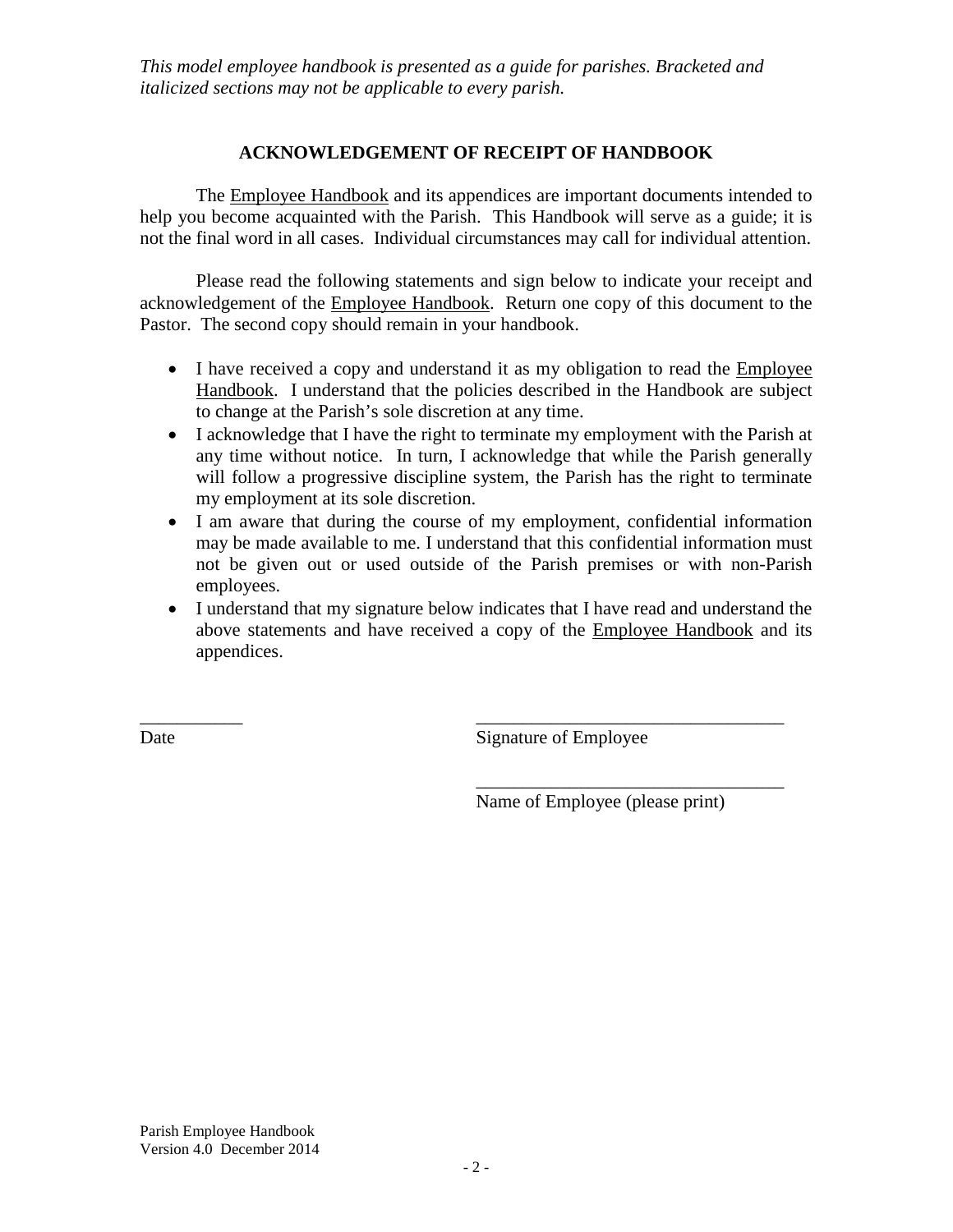### **ACKNOWLEDGEMENT OF RECEIPT OF HANDBOOK**

The Employee Handbook and its appendices are important documents intended to help you become acquainted with the Parish. This Handbook will serve as a guide; it is not the final word in all cases. Individual circumstances may call for individual attention.

Please read the following statements and sign below to indicate your receipt and acknowledgement of the Employee Handbook. Return one copy of this document to the Pastor. The second copy should remain in your handbook.

- I have received a copy and understand it as my obligation to read the Employee Handbook. I understand that the policies described in the Handbook are subject to change at the Parish's sole discretion at any time.
- I acknowledge that I have the right to terminate my employment with the Parish at any time without notice. In turn, I acknowledge that while the Parish generally will follow a progressive discipline system, the Parish has the right to terminate my employment at its sole discretion.
- I am aware that during the course of my employment, confidential information may be made available to me. I understand that this confidential information must not be given out or used outside of the Parish premises or with non-Parish employees.
- I understand that my signature below indicates that I have read and understand the above statements and have received a copy of the Employee Handbook and its appendices.

 $\overline{\phantom{a}}$  , and the contract of the contract of the contract of the contract of the contract of the contract of the contract of the contract of the contract of the contract of the contract of the contract of the contrac

Date Signature of Employee

\_\_\_\_\_\_\_\_\_\_\_\_\_\_\_\_\_\_\_\_\_\_\_\_\_\_\_\_\_\_\_\_\_ Name of Employee (please print)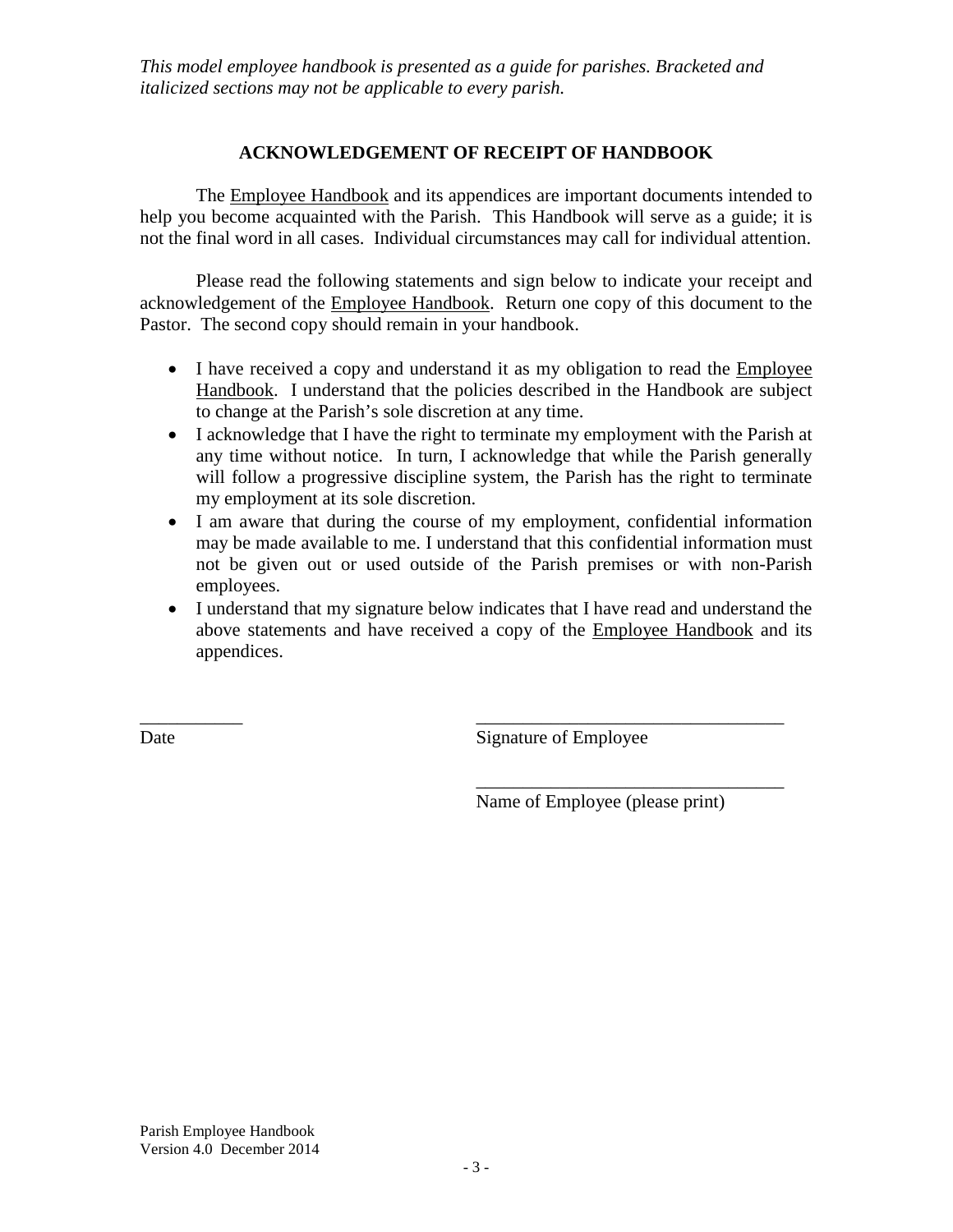# **I. THE WAY WE WORK**

# **EQUAL EMPLOYMENT OPPORTUNITY**

The Parish is committed to a policy of equal employment opportunity to all persons based on individual merit, competence, need, and the teachings of the Roman Catholic Church. The Parish therefore will not discriminate against any applicant or employee because of military or veteran status, physical or mental disability, race, age, color, sex, pregnancy, genetic information, or national origin. This policy applies to all terms and conditions of employment including but not limited to, hiring, promotion, termination, layoff, recall, transfer, leaves of absence, compensation, and training.

There are certain positions in the Parish for which it is necessary to be Roman Catholic, and some positions for which preference in hiring is given to those who are practicing members of the Roman Catholic Church. Practicing members of the Roman Catholic Church are expected to be registered and active members of a parish community. Likewise, practicing Roman Catholics agree to adhere to and uphold the teachings of the Roman Catholic Church in what they say and do.

It is also the policy of the Parish to prohibit harassment of employees on the basis of any of the classifications discussed above. While it is not easy to identify precisely what conduct constitutes prohibited harassment, prohibited conduct certainly includes slurs, epithets, derogatory comments, unwelcome jokes, teasing, sexual advances, or other similar verbal or physical conduct. Any employee who harasses another employee on any of those bases may be subject to discipline, up to and including discharge.

Any employee who believes that s/he has been a victim of such harassment or discrimination or retaliation for making a good faith complaint of discrimination or harassment should follow the Reporting Procedure for sexual and other unlawful harassment detailed in the *Serving Christ, Serving Others* Code of Ministerial Conduct (Appendix I). In addition, all employees are free to discuss any equal employment opportunity-related questions with the Director of Human Resources for the Diocese of Manchester.

# **SEXUAL HARASSMENT POLICY**

It is the goal of the Parish to promote a workplace that is free of sexual misconduct. In this regard, the Diocese of Manchester has established The *Promise to Protect, Pledge to Heal* Policy for the Protection of Children and Young People ("Policy) and the *Serving Christ, Serving Others* Code of Ministerial Conduct ("Code"), copies of which are provided in the Appendix I of this Handbook. The Code is intended to provide a broader context in which to view ministerial relationships by church personnel, while the Policy is solely focused on preventing, investigating, and remedying sexual abuse of minors.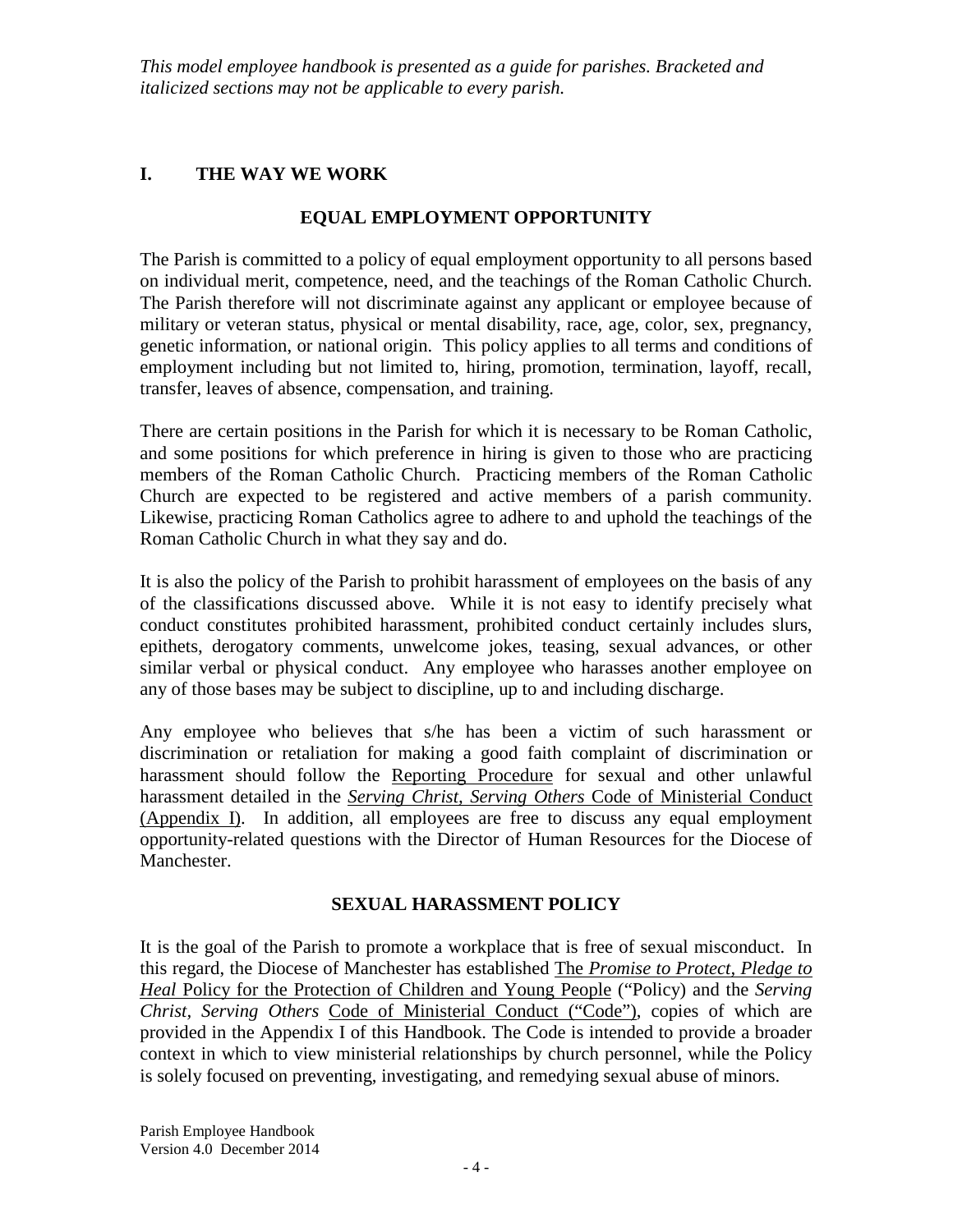Sexual harassment of employees is a form of sexual misconduct and will not be tolerated. Sexual harassment is defined as unwelcome sexual advances, requests for sexual favors, and other verbal, physical, and nonphysical conduct of a sexual nature when:

- Submission to such conduct is made explicitly or implicitly a term or condition of employment;
- Submission to or rejection of such conduct by an individual is used as the basis for employment decisions affecting that individual, or for awarding or withholding favorable employment opportunity, evaluation, or assistance; or
- Such conduct has the purpose or effect of unreasonably interfering with an individual's performance at work, or creates an intimidating, hostile, or offensive work environment.

Sexual harassment includes a wide range of behaviors from the actual coercion of sexual relations to unwelcome offensive comments, jokes, innuendoes, and other sexuallyoriented statements and unwelcome emphasis of sexual identity. Sexual harassment may be indirect and even unintentional. Employees are prohibited from bringing into the workplace or otherwise displaying any written materials or pictures that are sexually suggestive or offensive in nature.

An individual who believes that s/he has been subjected to sexual harassment or retaliation for making a complaint should report the incident in accordance with the Reporting Procedure for Violations of the Code of Ministerial Conduct (Appendix I).

# **WHISTLEBLOWER POLICY**

Employees are expected to observe high standards of business and personal ethics in the conduct of their duties and responsibilities. As employees and representatives of the Diocese of Manchester, we must practice honesty and integrity in fulfilling our responsibilities and comply with all applicable laws and regulations. Employees must also report violations or suspected violations of ethics or civil law in accordance with this Whistleblower Policy.

# **Reporting Procedure**

- 1. Employees with concerns about ethics violations or violations of the law should speak with the Pastor. If the employee prefers not to discuss the matter with the Pastor, s/he may report the incident directly to the Delegate for Ministerial Conduct for the Diocese of Manchester. Reports can be submitted anonymously, and confidentiality will be preserved to the extent possible to complete an accurate and thorough investigation.
- 2. Pastors who become aware of concerns about violations of ethics or civil law should report the conduct and/or complaint to the Delegate for Ministerial Conduct.
- 3. The Delegate for Ministerial Conduct will conduct an investigation in a discreet manner and will make any necessary or appropriate reports to the civil authorities.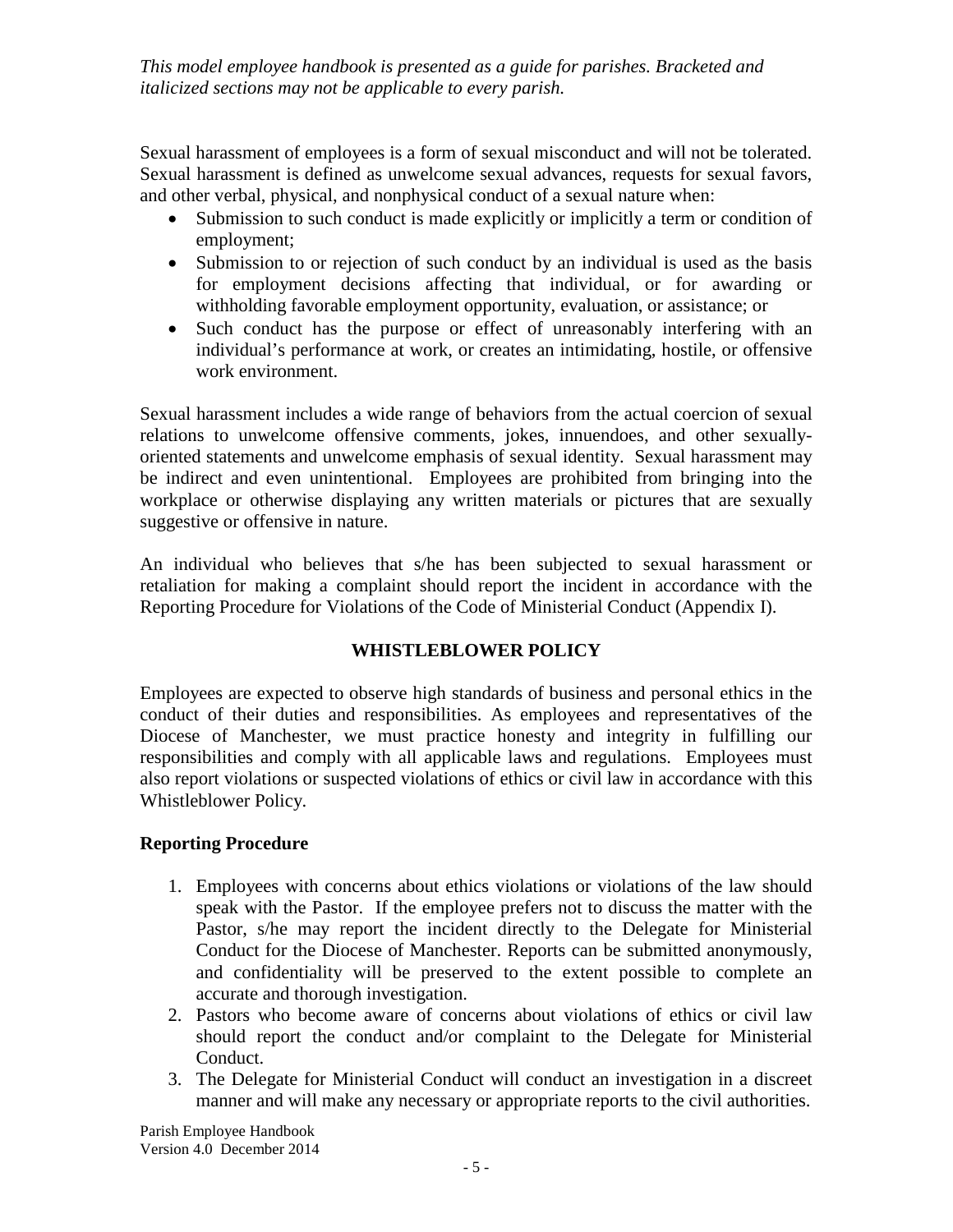4. Any employee, including the complaining employee, who participates in good faith in any investigation under this policy has the assurance that no reprisals will be taken as a result of a report. It is the policy of the Parish to encourage the reporting of violations. If an employee believes that retaliation has occurred following a report, s/he should report the retaliation in accordance with the Reporting Procedure for violations of the Code of Ministerial Conduct (Appendix I).

### **VICTIMS OF DOMESTIC VIOLENCE POLICY**

The Parish will not refuse to hire an otherwise qualified individual or discharge, threaten to discharge, demote, suspend, or in any manner discriminate or retaliate against an individual with regard to promotion, compensation or other terms, conditions, or privileges of employment because the individual is a victim of domestic violence, harassment, sexual assault, or stalking. An individual who believes that the School has violated this policy should report the matter to the Pastor or the Diocese of Manchester Director of Human Resources.

### **IMMIGRATION LAW COMPLIANCE**

The Parish complies with the *Immigration Reform and Control Act of 1986* by employing only individuals who are authorized to work in the United States. All employees will be asked on or before their first day of employment to provide original documents verifying the right to work in the United States and to sign a verification form required by federal law. The law requires that if an individual cannot verify his or her right to work within three days of hire, the Parish must terminate the employment relationship.

#### **THE AMERICANS WITH DISABILITIES ACT**

The Parish complies with Title I of the *Americans with Disabilities Act of 1990* (ADA) which prohibits any form of discrimination in hiring as well as in all terms and conditions of employment against individuals with disabilities. The Parish will make every effort to make reasonable accommodations to ensure equal opportunity in the application process, to enable employees to perform their essential job functions, and to enable disabled employees to enjoy the same benefits and privileges of employment as those enjoyed by employees without disabilities. Please notify the Pastor if, because of a disability, you require an accommodation to perform the functions of your job. The Parish will maintain all medical information in a confidential manner in accordance with the ADA.

#### *[SAFETY AND HEALTH POLICY*

*The Parish is committed to providing a safe and healthy working environment for its employees. With the assistance of all employees, the Parish can use its resources to*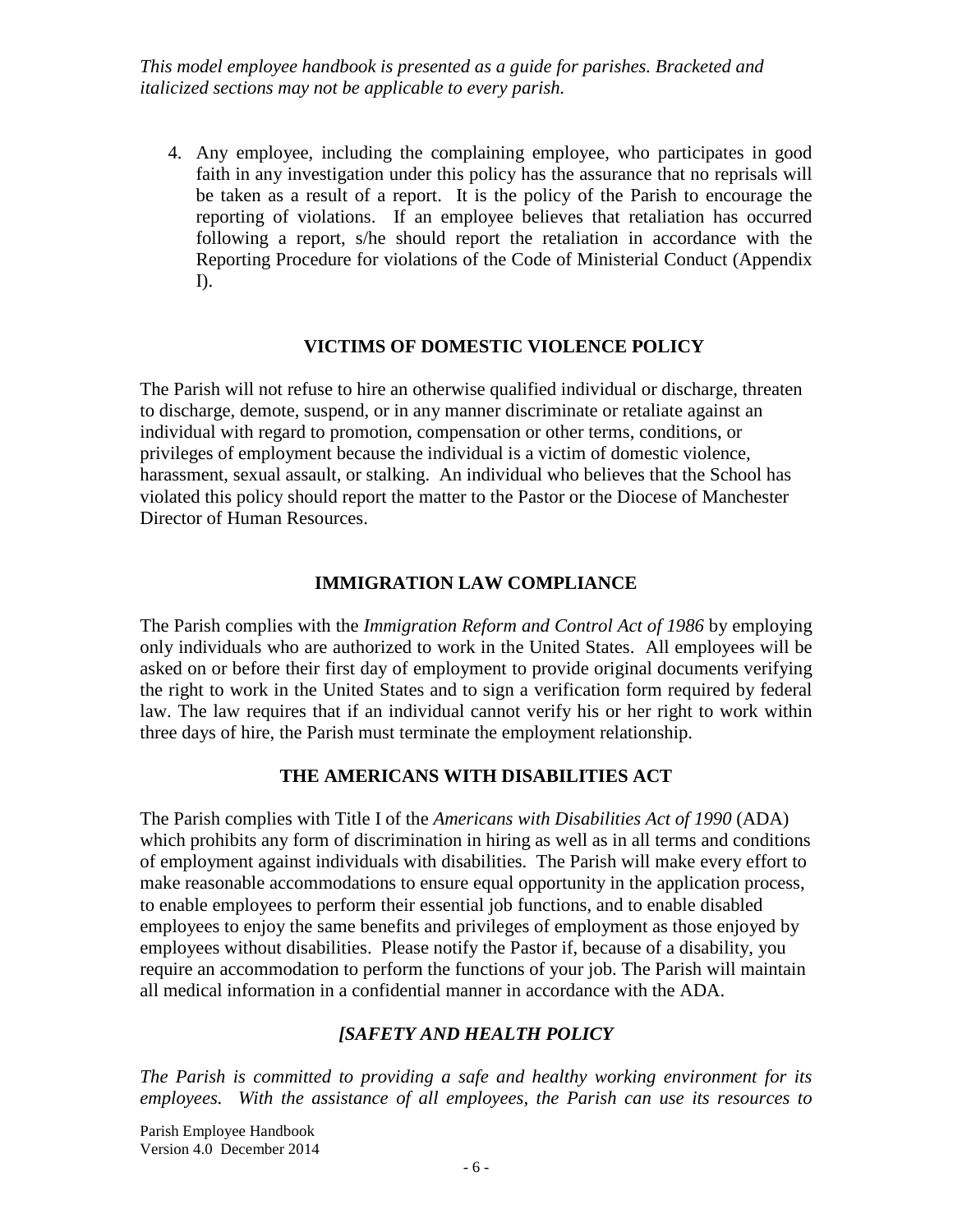*identify and control work-related hazards. All employees are required to bring known and potential hazards and safety issues to the attention of the Pastor or an employee who serves on the Joint Loss Safety Committee for the Parish. Failure to bring a known safety hazard to the attention of the Pastor may result in an injury to others.*

*The cooperative effort of each employee in the awareness, acceptance, participation, and preservation of a functional Health and Safety Program is essential and welcomed. Employees are asked to bring any suggestion they may have to improve safety to the Pastor or an employee representative on the Joint Loss Management Committee.]*

# **II. EMPLOYMENT STATUS**

## **EMPLOYMENT AT WILL**

Parish employees are considered to be employees at will. Employees of the Parish therefore can resign from their employment at any time, for any reason. Likewise, the Parish can terminate the employment relationship at any time, with or without cause or reason. Neither the policies contained in this Handbook, nor any other written or verbal communication by the Pastor or other supervisor, are intended to change the at-will relationship or create a contract of employment.

## **EMPLOYMENT CLASSIFICATIONS**

At the time of hire, employees are classified as full-time, part-time, or temporary and informed as to whether they qualify for overtime pay. Unless otherwise specified in writing or as required by law, the benefits described in this Handbook apply to all employees, with the exception of certain wage, salary, and time off limitations. If employees are unsure of the job classification into which their position fits, they should ask the appropriate department head.

FULL-TIME EMPLOYEES: Individuals who work thirty (30) or more hours per week.

PART-TIME EMPLOYEES: Individuals who work fewer than thirty (30) hours per week. Part-time employees are not eligible for benefits described in the Handbook except where noted or to the extent required by state or federal law.

TEMPORARY EMPLOYEES: Individuals who are hired for specific periods of time or for the completion of a specific project. Temporary employees are not eligible for benefits described in this Handbook except to the extent required by state or federal law.

NON-EXEMPT AND EXEMPT EMPLOYEES: *Exempt Employees* are those who, because of the nature of their job, are not entitled to overtime pay and minimum wage in accordance with the *Fair Labor Standards Act* (FLSA). *Non-exempt Employees* are entitled to be paid one and one-half  $(1 \frac{1}{2})$  times their regular hourly wage for any time worked over forty (40) hours per week. Time away from work (including, but not limited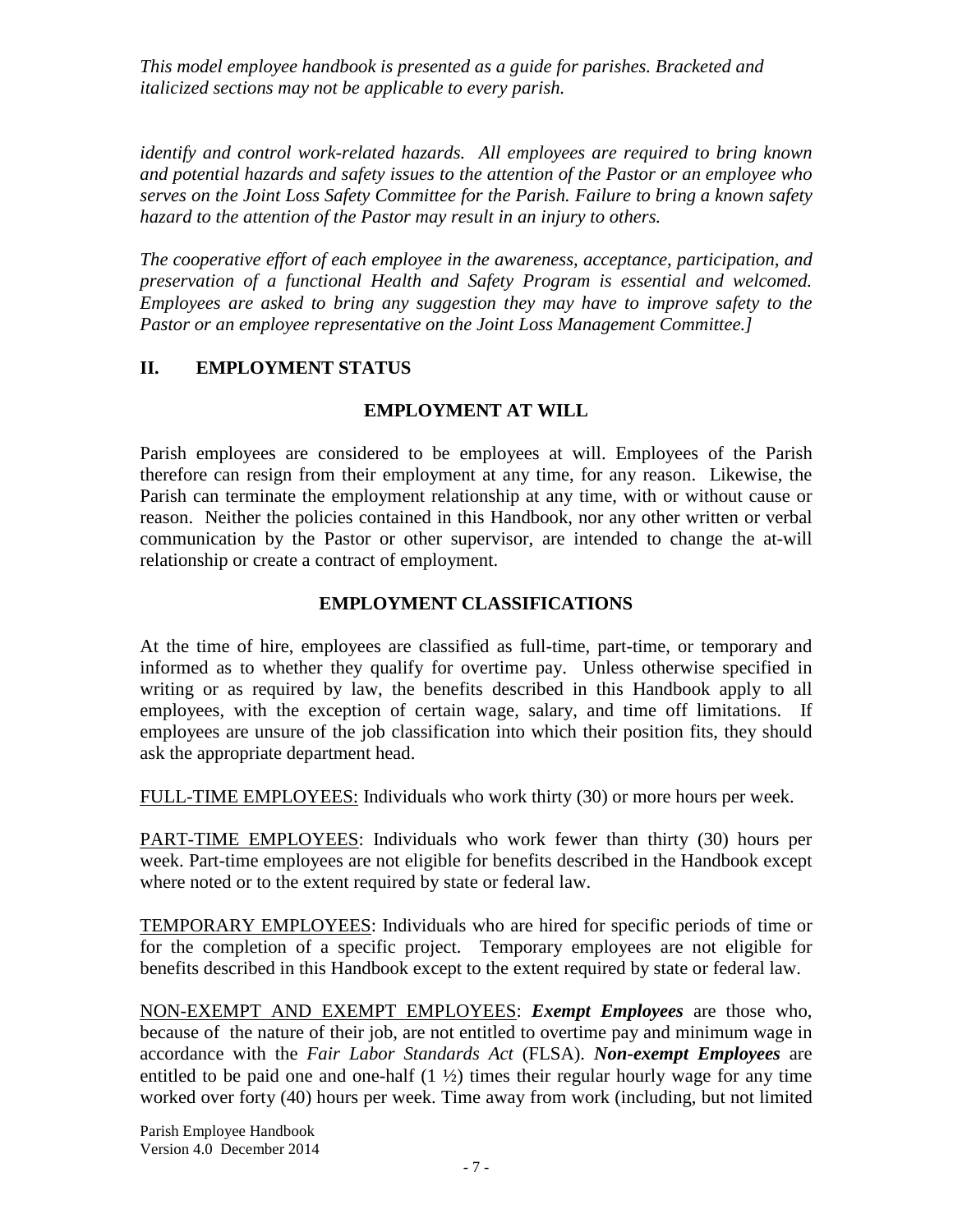to, time away related to a job-related injury, bereavement leave, vacation, or sick time) are not counted as hours worked for the purpose of computing eligibility for overtime pay. You will be advised when you are hired if you are entitled to overtime pay.

### *[ENTRY PERIOD*

*The first ninety (90) days of employment with the Parish are considered to be an entry period during which the Pastor will meet with new employees frequently to discuss their performance. During the entry period, employees will earn but will not be eligible to take vacation or personal days and will be ineligible for short-term or long-term disability income benefits.]*

### *[TRANSFER EMPLOYEES*

*Employees who are hired for a position with the Parish and are leaving the service of another Diocese of Manchester entity (e.g., a parish, school, institution, or New Hampshire Catholic Charities) will retain their years of service from inception of employment by the entity. Thus, an employee who leaves a diocesan Catholic school after five years of employment to become employed with the Parish begins his or her employment with the Parish with five years of service.]*

## **III. TIME AWAY FROM WORK AND OTHER BENEFITS**

## **HOLIDAYS/HOLY DAYS**

Employees are entitled to certain paid Holy Days and holidays designated each year by the Pastor. Holiday pay will be paid at the straight time hourly rate and will be pro-rated for employees that regularly work fewer than eight (8) hours on that day. If a Holy Day or holiday occurs on a day when an employee would not be scheduled to work, s/he is not entitled to be paid for the day.

When a particular Holy Day or holiday falls on a weekend, the Parish reserves the right to determine whether the preceding or next regular workday will be observed as the Holy Day.

If a holiday or Holy Day occurs during an employee's vacation leave, the employee is entitled to an additional day of vacation leave.

## *[VACATION*

*Vacation is a time to rest, relax and pursue special interests. The Parish provides paid vacation to express appreciation for the loyalty and dedicated service of employees and to ensure that everyone has an opportunity to rest from their labor.*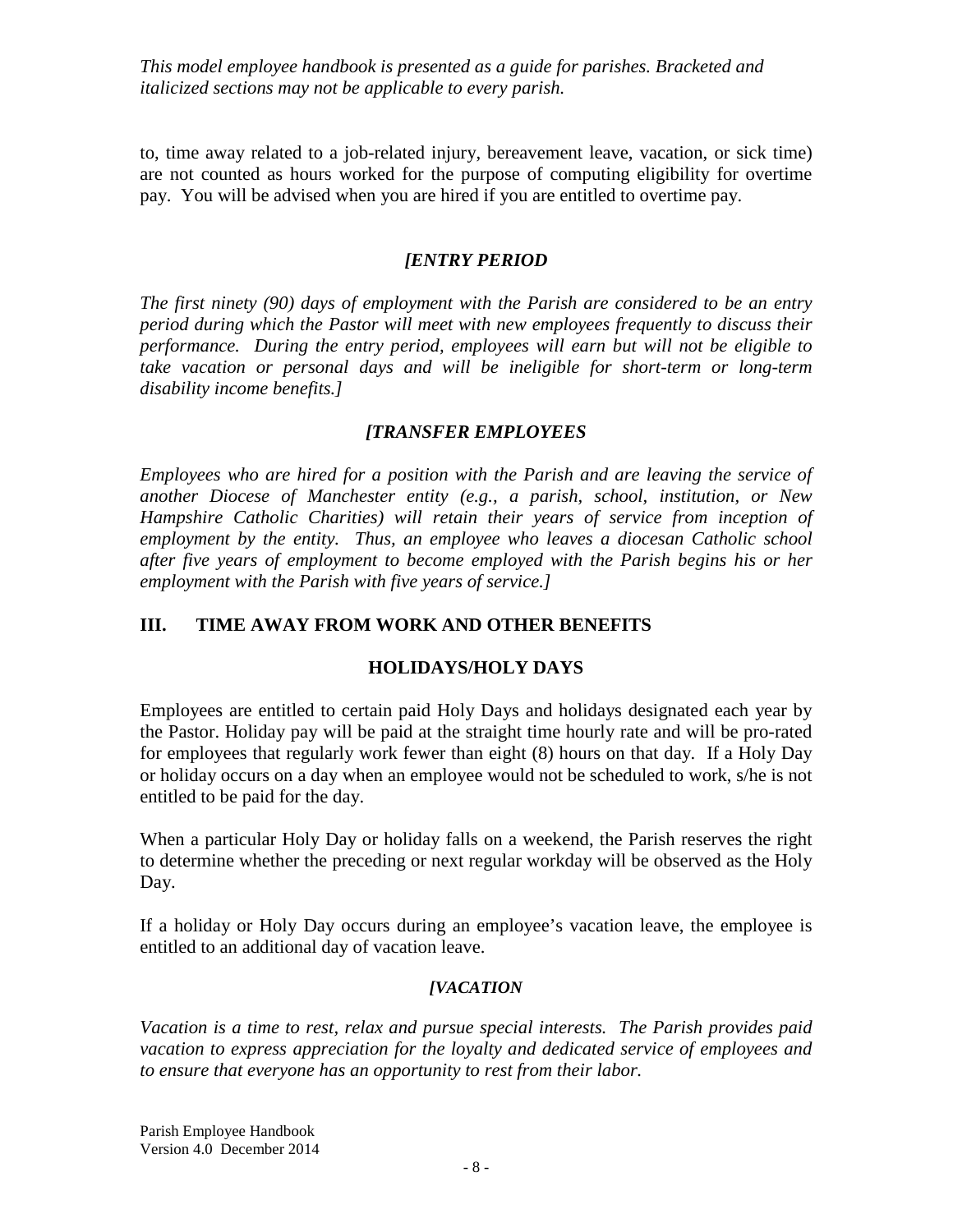*Full time and part time employees are eligible for paid vacation. Part time employees must work a scheduled minimum of ten (10) hours per week to accrue vacation time. Temporary employees, because of the nature of their employment, are not eligible for paid vacation time. Vacation time is granted to eligible employees based upon length of service and employment anniversary date. If there is a break in service that exceeds six (6) months, eligibility for vacation will be based on the subsequent hire date.* 

*Employees earn vacation time based on date of hire. Requests for vacation time should be submitted to the Pastor at least ten (10) days in advance. It is preferable that at least thirty (30) days notice be provided to enable adequate planning for an employee's absence. The Pastor reserves the right to require an employee to schedule paid vacation and/or limit paid vacation to no more than ten (10) consecutive workdays. An employee may not take more than five (5) weeks of vacation time during any one fiscal year, except under unusual circumstances and only with the approval of the Pastor.*

*Employees may not convert any part of a scheduled vacation to sick leave. Vacation pay will be based on your regularly scheduled work hours. Vacation time may be used in ½ day or whole day increments.* 

*Employees accrue hourly vacation time on a monthly basis in accordance with the schedule below and as dictated by their anniversary date. Employees are eligible to use vacation time as soon as it is earned (other than in the entry period; i.e., first 90 days of employment). The accrual rate of employees with fewer than ten (10) years of service will advance to the next step on the first of the month following their anniversary date. At the end of every fiscal year (June 30), employees may carry up to the equivalent of 15 accrued days of vacation.* 

| <b>Completed Yrs</b><br>of Service<br>based on hire<br>date | Days/Month<br><b>Baseline Accrual</b><br><b>Rate Based on 7 hr</b><br>work day | Days<br><b>Equivalent</b><br><b>Baseline</b> | <b>Monthly Hours</b><br><b>Earned based on</b><br>7 hr workday/35<br>hr workweek | <b>Monthly Hours</b><br><b>Earned based</b><br>on 8 hr<br>workday/40 hr<br>workweek | <b>Monthly Hours</b><br><b>Earned based</b><br>on 5 hr<br>workday/25 hr<br>workweek |
|-------------------------------------------------------------|--------------------------------------------------------------------------------|----------------------------------------------|----------------------------------------------------------------------------------|-------------------------------------------------------------------------------------|-------------------------------------------------------------------------------------|
| less than 1 yr                                              | 0.83                                                                           | 10                                           | 5.83                                                                             | 6.67                                                                                | 4.17                                                                                |
|                                                             | 0.92                                                                           | 11                                           | 6.42                                                                             | 7.33                                                                                | 4.58                                                                                |
| 2                                                           | 1.00                                                                           | 12                                           | 7.00                                                                             | 8.00                                                                                | 5.00                                                                                |
| 3                                                           | 1.08                                                                           | 13                                           | 7.58                                                                             | 8.67                                                                                | 5.42                                                                                |
| 4                                                           | 1.17                                                                           | 14                                           | 8.17                                                                             | 9.33                                                                                | 5.83                                                                                |
| 5                                                           | 1.25                                                                           | 15                                           | 8.75                                                                             | 10.00                                                                               | 6.25                                                                                |
| 6                                                           | 1.33                                                                           | 16                                           | 9.33                                                                             | 10.67                                                                               | 6.67                                                                                |
| 7                                                           | 1.42                                                                           | 17                                           | 9.92                                                                             | 11.33                                                                               | 7.08                                                                                |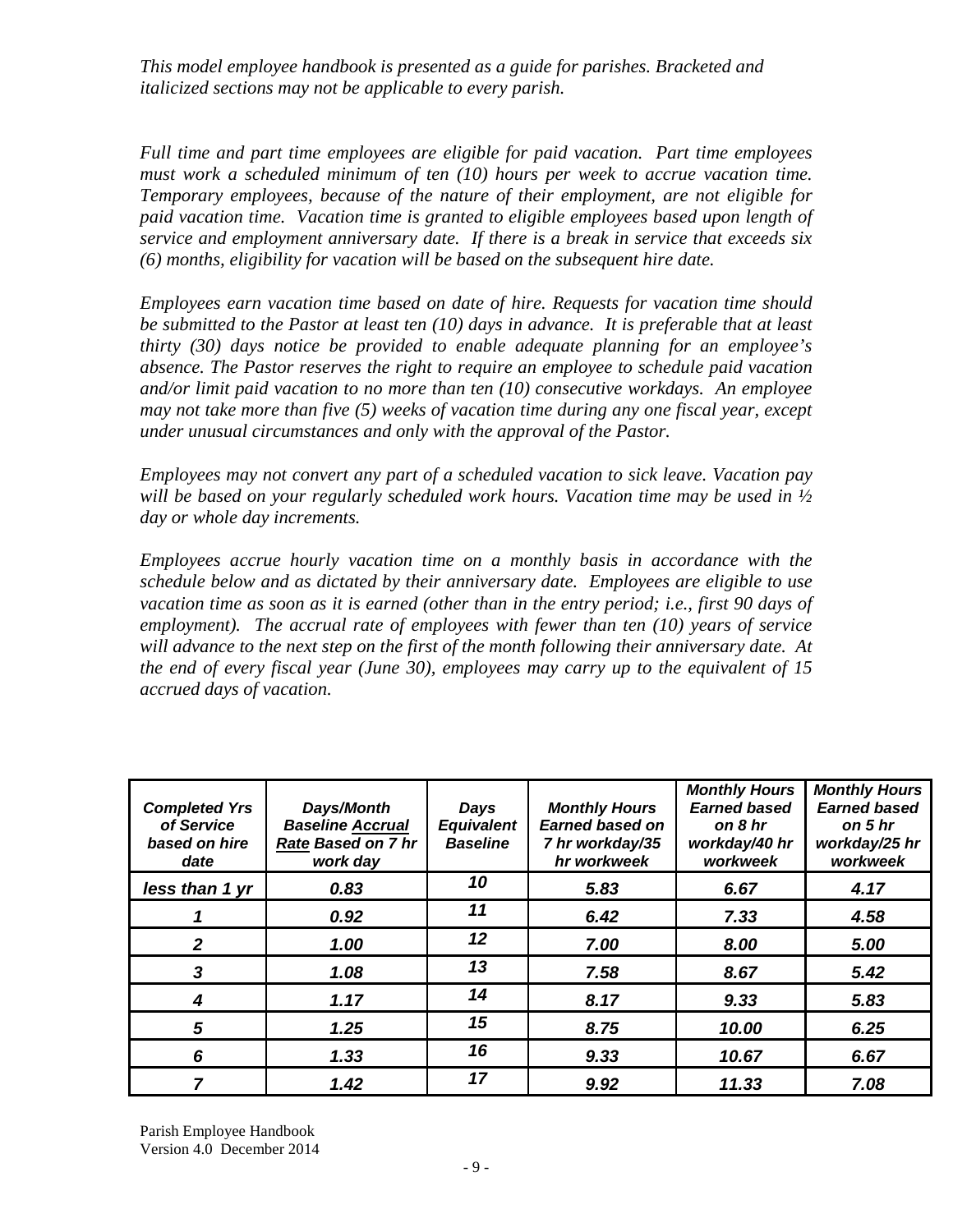|        | 1.50 | 18 | 10.50 | 12.00 | 7.50 |
|--------|------|----|-------|-------|------|
| c<br>ч | 1.58 | 19 | 11.08 | 12.67 | 7.92 |
| $10+$  | 1.67 | 20 | 11.67 | 13.33 | 8.33 |

*Upon separation from employment, employees will receive earned, unused vacation pay if (1) they have been actively employed for at least six (6) months prior to their termination; and (2) in the event of resignation, they have given two weeks notice of intent to resign, or in the event of involuntary discharge, their termination was not "for cause" as determined by the Parish.* ]

### *[PERSONAL DAYS*

*The Parish will provide two (2) personal days to all full-time and part-time employees at the start of each new fiscal year. Personal days may only be taken after completion of the ninety (90) day entry period. Part-time employees will be paid for personal days on a pro-rated basis. Personal days may not be carried to the next fiscal year, and employees will not be paid for unused personal days during employment or upon separation from employment. All personal days must be approved in advance by the Pastor.]*

## *[SICK LEAVE AND DISABILITY*

*The health and wellbeing of the employees of the Parish is of paramount concern. When illness, short-term or long-term disability prevent an employee from working, the Parish must balance this concern with the requirement to proceed with its work and ministry. The following policies recognize the value of employee health and the requisite stewardship of the Parish.*

*Full-time and part-time employees are eligible for sick pay from the date of hire. Fulltime and part-time employees are eligible for short-term disability income benefits after one (1) year of employment with the Parish. Full-time employees are eligible for longterm disability insurance after the first ninety (90) days of employment with the Parish. There are no sick pay, short-term, or long-term disability income benefits for temporary employees.*

#### *Sick Pay*

*The Parish provides up to ten (10) paid sick days to all full-time and part-time employees at the start of each new fiscal year. Sick time must be used in full or half day increments, and employees will be paid at the normal straight time rate for the number of hours regularly scheduled to work. Sick pay may not exceed the employee's regular workday and/or workweek hours. The Parish may require that you provide certification from a healthcare provider regarding the necessity for taking a sick day and/or authorization to return to work.*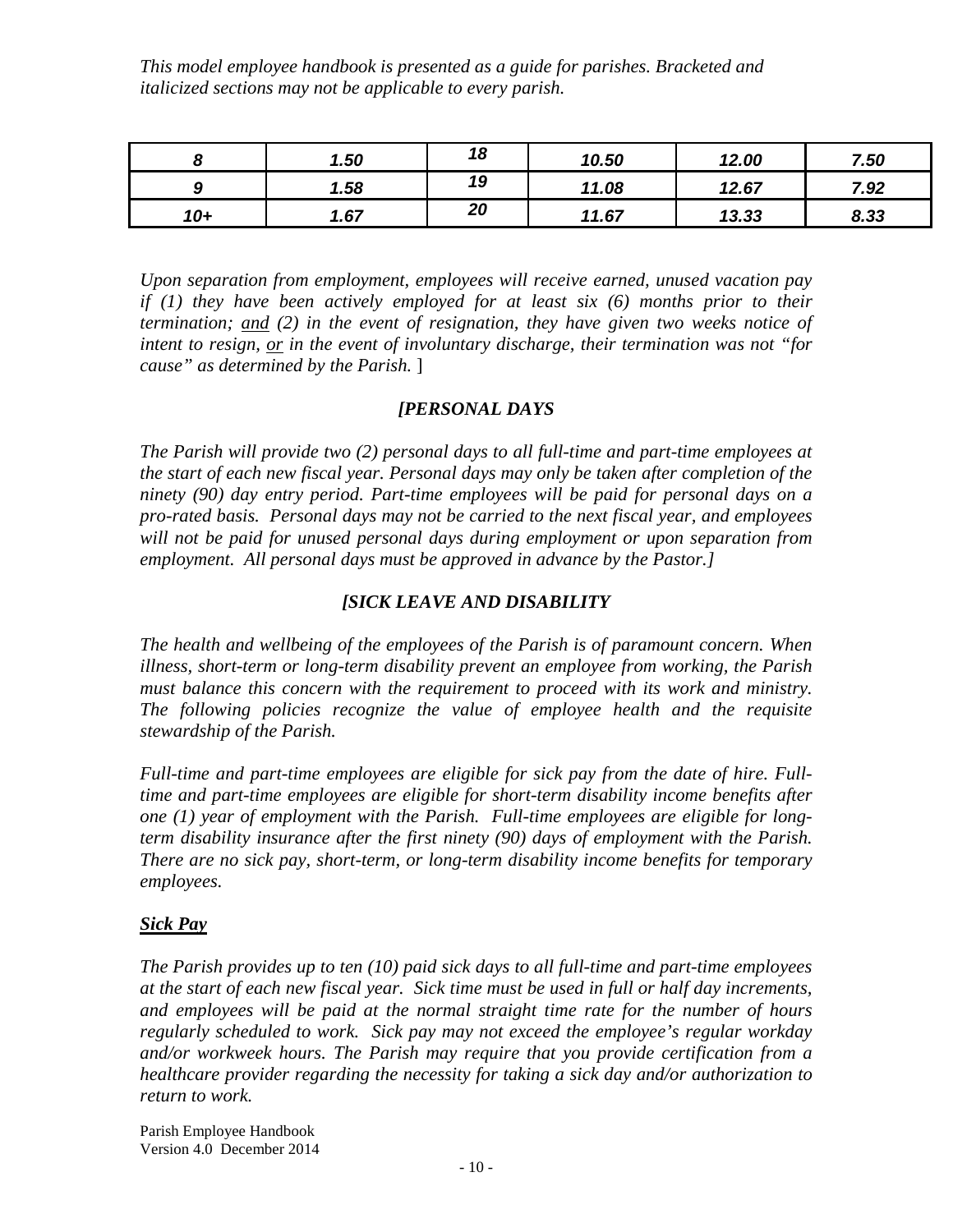*Sick pay is available to all eligible employees from date of hire. Sick days may not be accumulated from year-to-year, and employees will not be paid for sick days not taken during employment or upon separation from employment.*

*Employees who are unable to work due to illness must contact their department head or Cabinet Secretary on a daily basis relative to the need for and status of their absences, unless otherwise directed. Reporting an absence to any employee other than the Pastor will not be accepted as compliance with the daily reporting requirement. Employees who fail to report to work or call the Pastor for three (3) consecutive work days will be considered to have voluntarily resigned from employment.*

# *Short-Term Disability*

*A short-term disability is defined as a medical condition that necessitates the absence of an employee from his/her work or ministry for eight (8) consecutive calendar days to ninety (90) consecutive calendar days. When an eligible employee's medical condition rises to the level of short-term disability, the Parish will require that the employee provide certification from a healthcare provider regarding the necessity for taking shortterm disability leave.*

*Eligible employees whose illness exceeds eight (8) consecutive calendar days must contact the Pastor on the eighth (8th) day and on a weekly basis thereafter relative to the need for and status of their absence, unless otherwise directed. Reporting of the absence to any employee other than the Pastor will not be accepted as compliance with the daily or weekly reporting requirement.*

*Full-time and part-time employees who have completed one (1) year of employment with the Parish are eligible for short-term disability income benefits. Short-term disability income benefits are not available for leaves resulting from elective or cosmetic surgery.*  In addition, short-term disability income benefits will be reduced by the amount of *Workers Compensation indemnity benefits paid, if applicable. The short-term disability income benefits are as follows:*

- *1) 60% of regular full-time or part-time wages;*
- *2) 100% of employer-funded benefits.*

*Upon the eighth consecutive calendar day of illness, the Parish will administratively invoke the Family and Medical Leave Act (FMLA) provisions for eligible employees. The specific rights and responsibilities of employees under the FMLA are detailed in the FMLA Policy, a copy of which is found in Appendix II of this Handbook.* 

## *Long-Term Disability Income Insurance*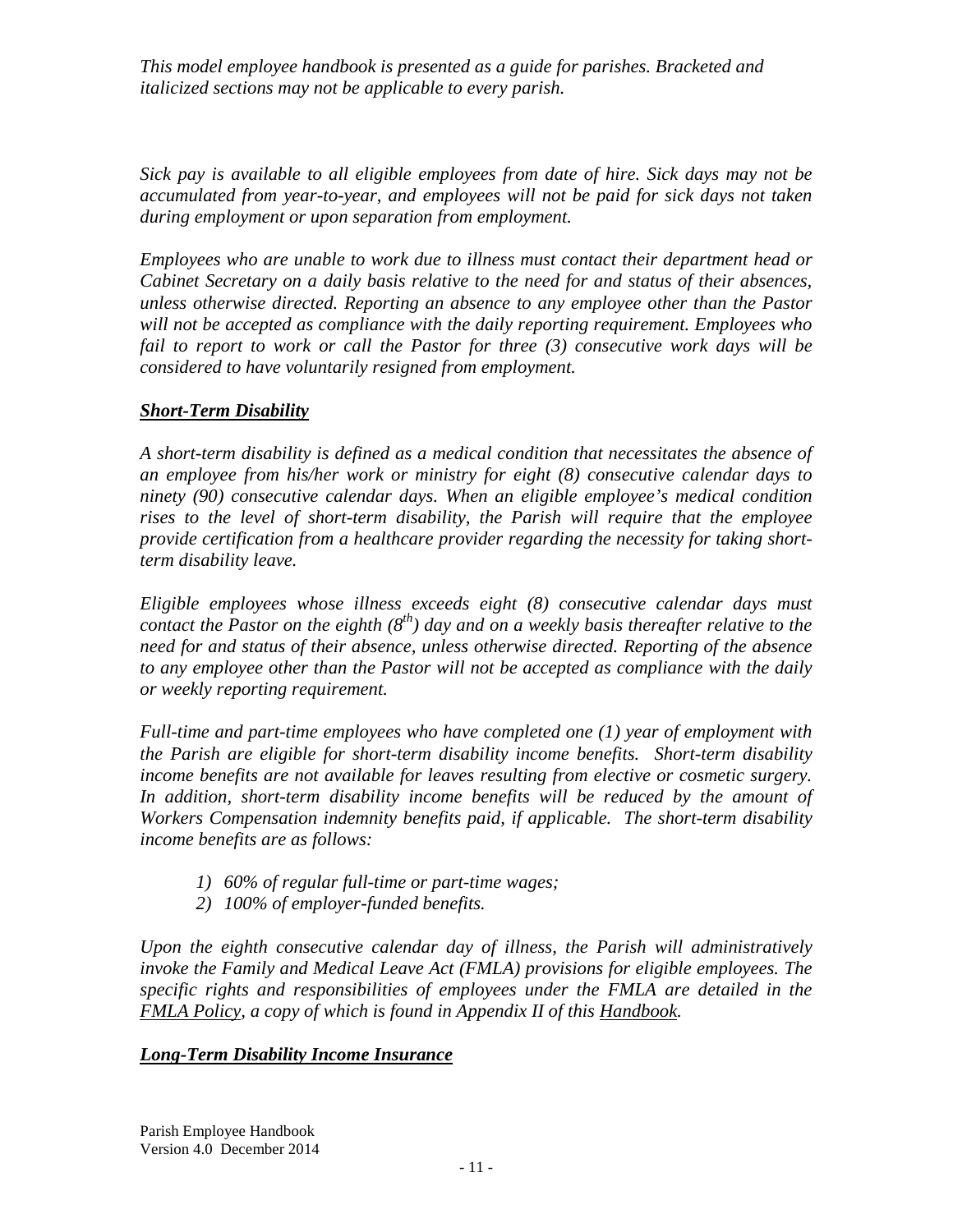*A long-term disability is defined as a medical condition that necessitates the absence of an employee from his/her work or ministry for more than 90 consecutive calendar days. Only full-time employees who have completed their 90 day entry period are eligible for long-term disability income insurance.*

*When an eligible employee's medical condition rises to the level of long-term disability, the Parish will require the employee to provide all requisite documentation to the insurance carrier with whom the Parish contracts for coverage in this regard. Failure to comply with the conditions of the long-term disability insurance policy voids the employee's right to all long-term disability income benefits.*

*Eligible employees whose illness exceeds 90 consecutive calendar days must contact the Pastor on a weekly basis relative to the need for and status of their absence, unless otherwise directed. Reporting an absence to any employee other than the Pastor will not be accepted as compliance with the weekly reporting requirement.* 

*Long-term disability income insurance benefits are as follows:*

- *1) equivalent of 60% of regular weekly wages to a maximum of \$3,000.00 per month;*
- *2) opportunity to continue health and dental insurance coverage at employee expense;*
- *3) applicable disability rights for retirement benefit(s).*

*Upon the initiation of a long-term disability, the Parish will initiate the process for coverage continuation of health and dental insurance (at employee expense). Likewise, the applicable disability provisions for retirement benefit(s) will be evaluated and appropriately executed. In certain circumstances, an employee may retain the right to return to his/her previous position following a period of long-term disability in accordance with any applicable state or federal law.]*

# **FAMILY AND MEDICAL LEAVES OF ABSENCE**

## General Provisions

Employees are eligible for a Family and Medical Leave of Absence ("FMLA") if they have been employed by the Parish for at least one year and worked at least 1,250 hours in the year preceding the leave. Under the FMLA, an unpaid leave of absence for up to 12 weeks in a 12 month period may be taken by eligible employees for the following reasons:

(a) The birth of a child, in order to care for the child (leave must be taken within twelve (12) months of the birth of an employee's child);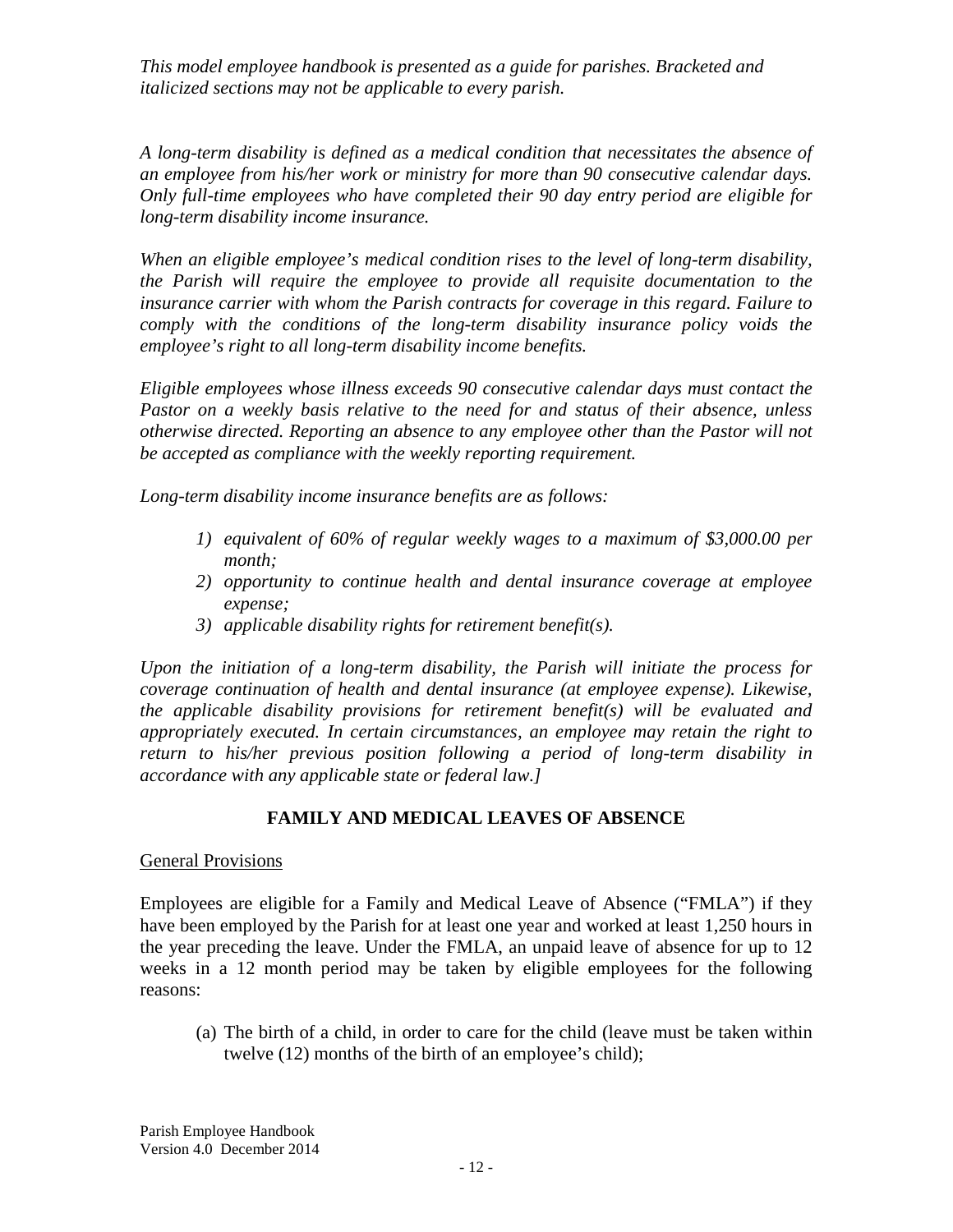- (b) An adoption or foster care placement of a child, in order to care for the child (leave must be taken within twelve (12) months of the adoption or placement in the employee's home);
- (c) A serious health condition of the employee's spouse, child or parent when the ill person is incapable of self-care and the employee is needed for such care;
- (d) A serious health condition of the employee which results in the employee's inability to perform his or her job;
- (e) Any "qualifying exigency" that stems from the fact an employee's spouse, child or parent is on or has been called to active duty in the Armed Forces in support of a contingency operation; or
- (f) The serious injury or illness of a "covered service member" who is undergoing medical treatment, recuperation, or therapy, or is on outpatient status or on the temporary disability retired list and who is the employee's spouse, son, daughter, parent, or next of kin ("nearest blood relative"), in order to care for the service member.

FMLA may run concurrently with other types of leave. Further information about the FMLA policy, including the specific rights and responsibilities of employees and a sample request form, is provided in the Family and Medical Leave of Absence Policy (Appendix II).

## **MATERNITY LEAVE**

The Parish provides female employees with a leave of absence for the period of temporary physical disability resulting from pregnancy, childbirth, or related medical conditions. This leave of absence may be paid or unpaid in whole or in part. The employee is required to use all earned, unused personal and vacation days before taking any unpaid leave. [*An eligible full-time or part-time female employee of the Parish who has completed one year of service will be paid short-term disability income benefits for the period of physical disability related to pregnancy, childbirth, or related conditions.]* If eligible for FMLA, FMLA will run concurrently with maternity leave.

When the employee on maternity leave is physically able to return to work, she will be reinstated to her original job or a comparable position unless business necessity makes this impossible or unreasonable. An employee who cannot be returned to her former or comparable position remains eligible to apply for any available position with the Parish. An employee on maternity leave who states she will not return to work will be considered to have resigned her position as of the date her leave was commenced.

## *[DISCRETIONARY LEAVE OF ABSENCE*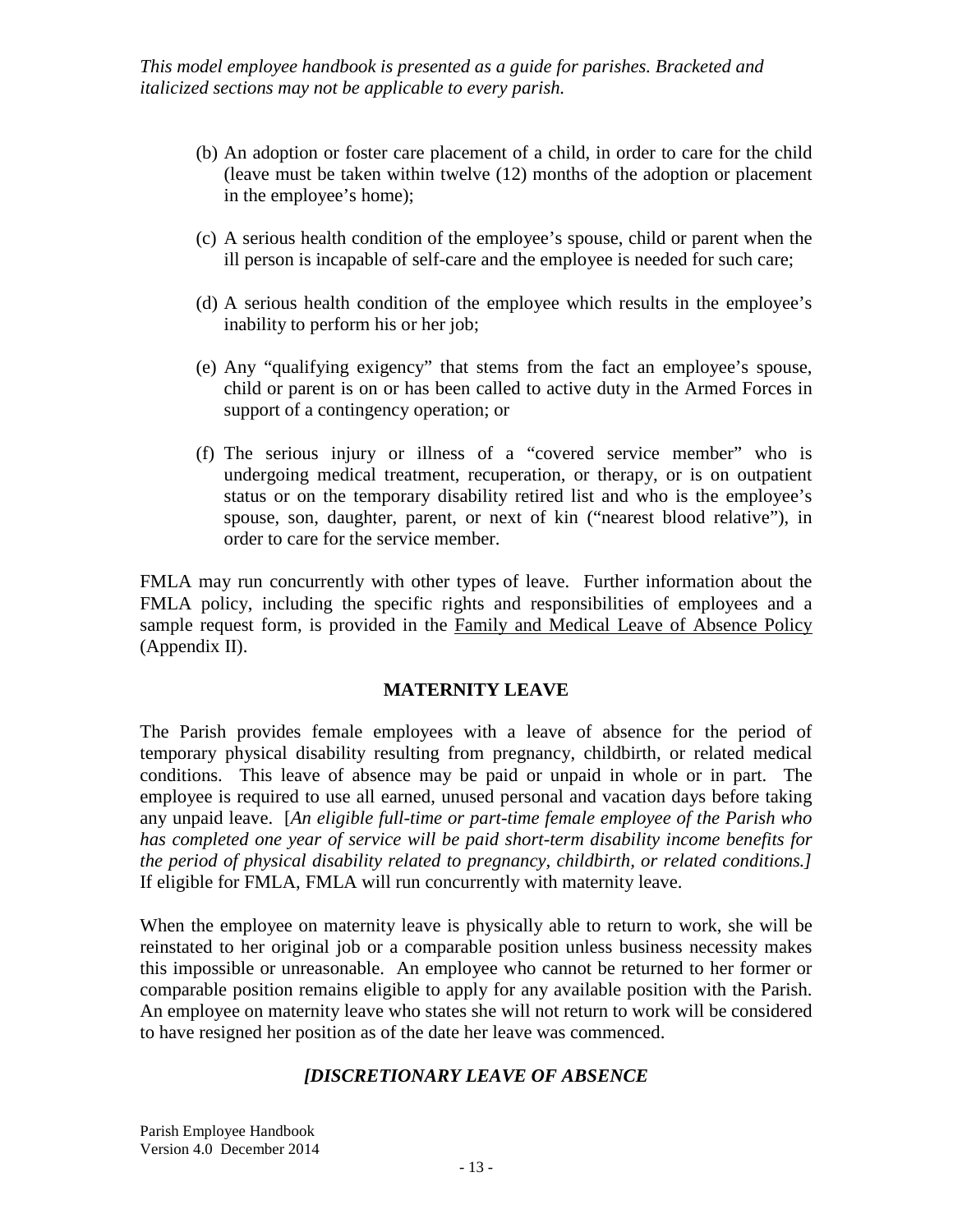*Full time employees may apply for an unpaid, discretionary leave of absence of up to six (6) months if they have used their vacation time and either have exhausted all other leave time or are not eligible for any other leave of absence. Requests for such unpaid leaves are granted at the sole discretion of the Parish.*

*Discretionary leaves of absence will not ordinarily be granted to employees with less than one (1) year of continuous service. In determining whether to grant a discretionary leave, the Parish will consider, among other factors, the employee's length of service, the employee's work record, the reason(s) for the leave, and staffing needs.*

*Discretionary leaves will be unpaid, and the employee on discretionary leave does not earn or accrue any benefits, including vacation, sick leave, holidays, and/or personal*  days. The period of discretionary leave will be considered a suspension of employment *for the purposes of calculating years of employment. In addition, participation in any medical or dental insurance coverage must be entirely paid by the employee during the leave. The employee must make arrangements with the Pastor to make the insurance premium payments.* 

*If a vacancy exists at the time of the expiration of the approved discretionary leave, the employee will be reinstated to his/her prior position or a comparable position unless business necessity makes reinstatement impossible or unreasonable. If a vacancy does not exist, the employee will be considered for the next available position for which s/he qualifies. Failure to return to work on the workday following expiration of the approved leave is equivalent to a voluntary resignation.*

*Requests for discretionary leave should be submitted to the Pastor at least thirty (30)*  days prior to the requested date of leave. The request should be made in writing, stating *the length of the leave, and a brief description of the reason for the request. All considerations and approval for discretionary leave are handled on a case by case basis.]*

## **MILITARY LEAVE**

The Parish observes all laws and regulations governing military service. The Parish will grant leaves of absence without pay to full-time and part-time employees who enlist, are drafted, commissioned, or recalled to active service in the armed forces of the United States in accordance with the provisions of the *Universal Military Training and Service Act* and the *Uniformed Services Employment and Reemployment Rights Act of 1994*. In addition, as discussed above, eligible family members of military personnel may have certain leave benefits under the Family and Medical Leave of Absence policy (see FMLA policy in Appendix II).

If any employee is in the military reserve, s/he will receive the required time off to complete the annual two-week military training. The employee must present a copy of official orders or instructions to the Pastor. This information shall be made a part of the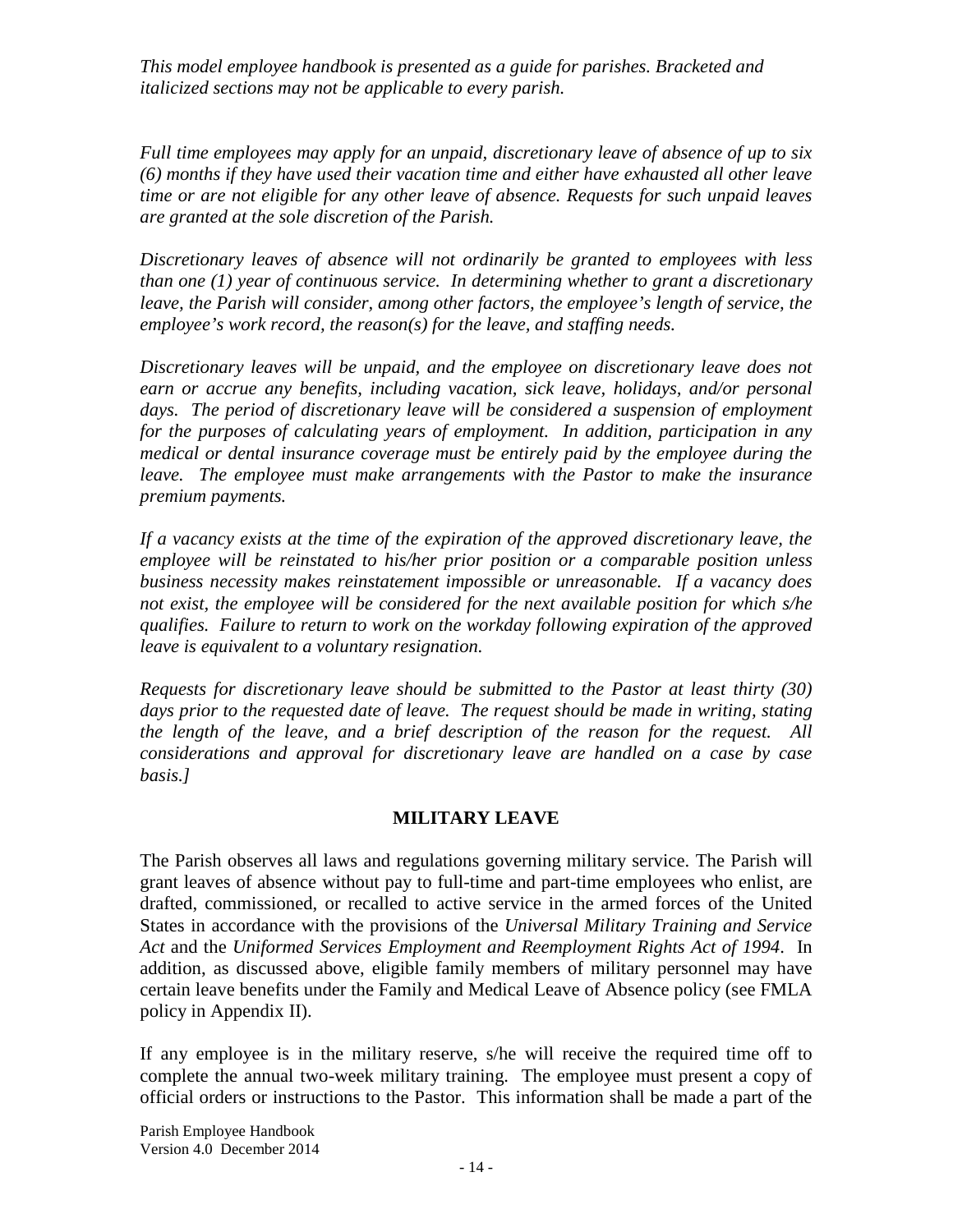employee's personnel record. If an employee's military pay is less than regular pay, s/he will be paid the difference for up to two (2) weeks per twelve (12) months for the period of reserve service.

If an employee is involuntarily called to active military duty for a time period beyond normal annual training, the employee has certain reemployment rights as prescribed by laws with which the Parish will comply. These employees must notify the Pastor of their availability to return to work.

The Parish reserves the right to replace an employee's position with another employee for the duration of the leave of absence. Every effort will be made to place the employee on leave in his/her previous position. If this is not possible, the employee will be placed in a position with comparable status, pay and responsibility.

## **BEREAVEMENT LEAVE**

The death of a loved one is a time of particular grief. Full-time and part-time employees bereaved by the death of an immediate relative will be granted time off from work without loss of pay in accordance with the following policy.

*[If the event of the death of a member of a full-time or part-time employee's immediate family, the Parish provides up to three (3) days paid leave.]* The three workdays usually include the day before the funeral and a day after. "Immediate family" includes spouse, children, step-children, parents, brothers, sisters, step-parents, step-brothers, step-sisters, mother-in-law, father-in-law, grandparents, and grandchildren of the employee.

*[Additional unpaid time off due to bereavement may be granted for a specified and limited period of time with the approval of the Pastor. Employees seeking such additional unpaid time off must demonstrate a need for this situation.]*

In the event that an employee is on paid vacation at the time of the death of a relative, the bereavement leave will not be charged against vacation credit. Additional vacation days may be granted to compensate for those days used as bereavement leave.

## **JURY DUTY LEAVE**

The Parish considers it a civic duty to serve on a jury if summoned and will grant employees leave in order to serve on a jury. [*Employees summoned for jury duty will be*  paid the difference between their regular rate of pay and the pay provided by the *government for jury service. An employee must show a jury summons to the Pastor as soon as such notice is received. In order to receive jury duty pay, employees will be required to furnish the Pastor with copies of the checks received for jury duty pay.]*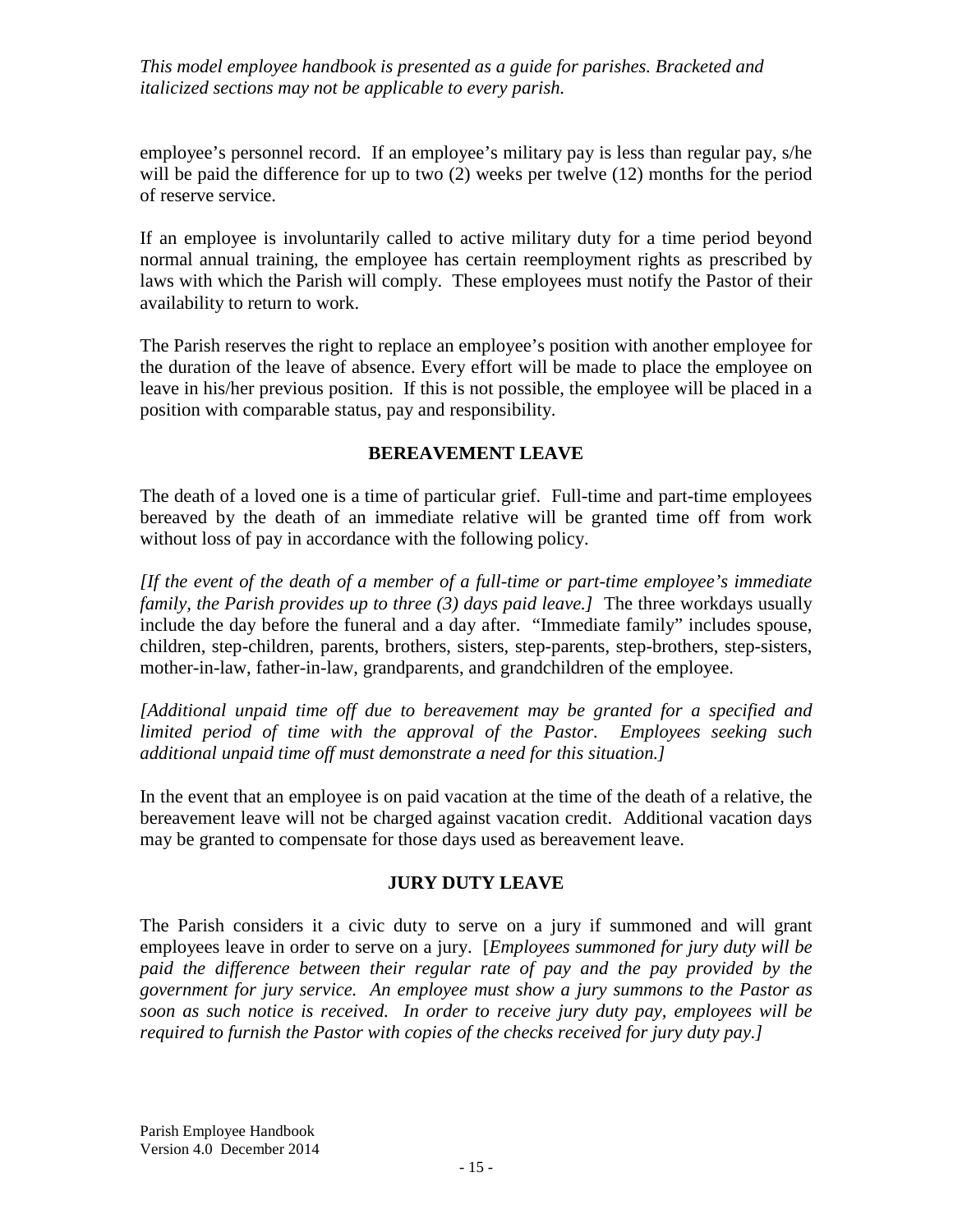While serving on a jury, employees are expected to call the Pastor to advise him of their status. In addition, employees are expected to return to their job if they are excused from jury duty during regular work hours.

## **CRIME VICTIM LEAVE TIME**

Any employee who is the victim of a crime (felony or misdemeanor) may be entitled to unpaid leave time to attend court or other legal or investigative proceedings associated wit the prosecution of the crime. An employee who leaves work pursuant to this provision may elect to take accrued paid vacation time or personal leave time. Employees who seek crime victim leave time shall provide the Pastor with a copy of the notice of each scheduled hearing, conference, or meeting that is provided to the employee by the court or agency responsible for providing notice to the employee. Leave time may be denied if it causes the Parish undue hardship.

## **STATE OF EMERGENCY LEAVE**

When the Governor of the State of New Hampshire or the General Court declares a state of emergency under NH law, any employee who is also a member of a fire department, rescue squad, or emergency medical services agency who is called into service of the state or a political subdivision may take leave without pay from the Parish to respond to the emergency. An employee who takes State of Emergency leave may elect to take accrued paid vacation time or personal leave time, but is not required to do so.

# *[EDUCATIONAL LEAVE*

*At the sole discretion of the Pastor, full-time employees may be granted paid or unpaid leave to attend workshops related to their work or ministry. All considerations and approval for educational leave are handled on a case by case basis.]*

## **WORKERS COMPENSATION**

The Parish provides Workers Compensation coverage for all employees. This insurance coverage protects employees from a loss of income and pays medical expenses clearly resulting from a workplace accident or injury. All employees are required to report work-related injuries to the Pastor immediately.

Employees with work-related injuries may be entitled to temporary alternative duty in accordance with the New Hampshire Workers Compensation law. Employees with nonwork-related injuries or other physical or mental impairments who require accommodations to perform their jobs should make any accommodation requests to their department heads. The Parish will consider the request in accordance with the *Americans With Disabilities Act.*

## *[SECTION 125 FLEXIBLE BENEFIT PLAN*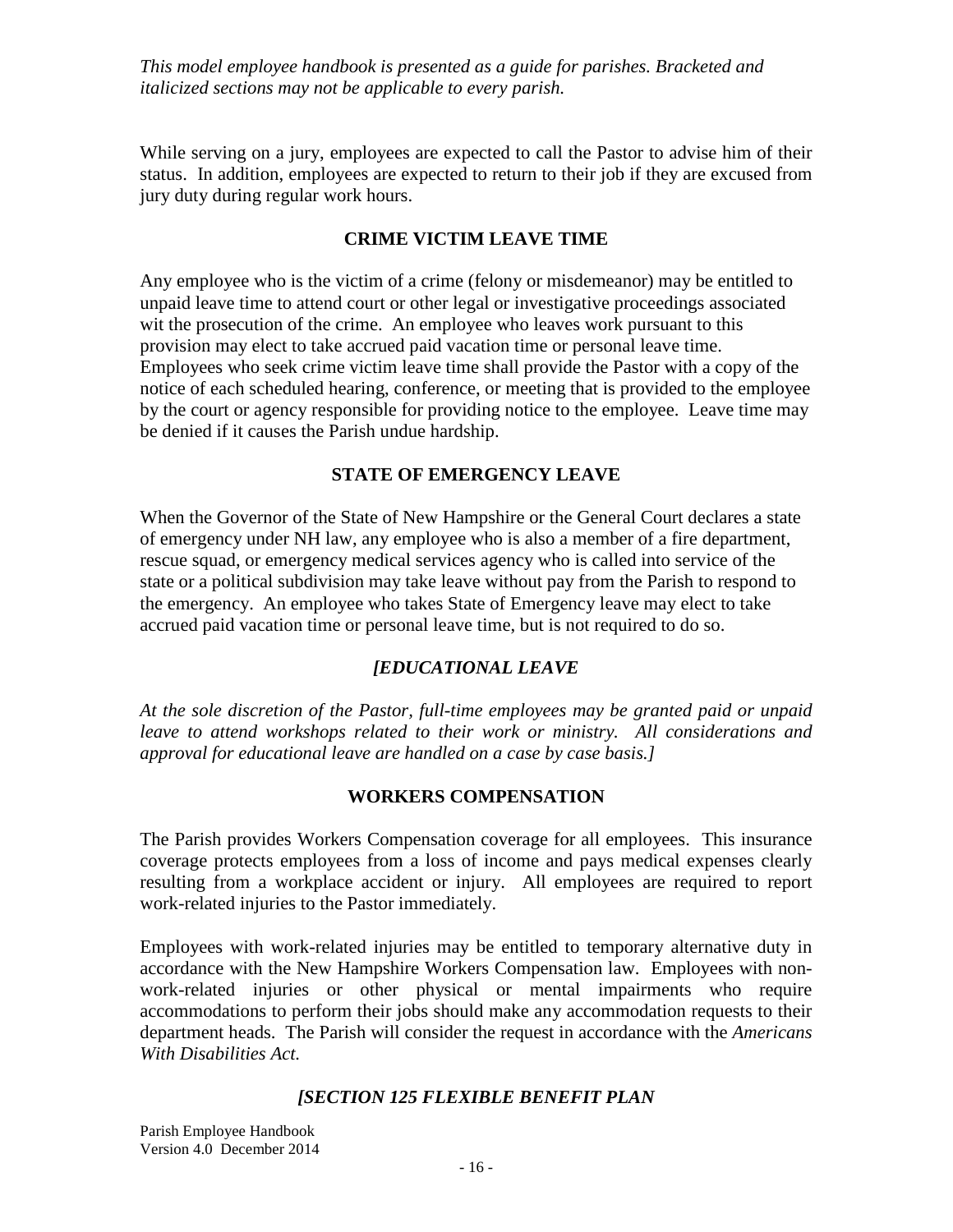*The Parish has a Section 125 Flexible Benefit Plan on file in compliance with the Internal Revenue Service regulations. This plan allows for employee contributions for certain employee benefits to be paid prior to the calculation of employment taxes. Details concerning the Section 125 Plan may be obtained from the Pastor.]*

## **MEDICAL AND DENTAL INSURANCE BENEFIT PLANS**

The Parish provides all full-time employees who have met the eligibility requirements of the selected insurance plan with health insurance coverage. The terms of coverage and co-payment for the employee are available upon application and are subject to change. An agreement for payroll deduction(s) of the appropriate premium by the employee must be signed either at date of hire or subsequent annual open enrollment period(s). Details concerning the health and dental insurance plans may be obtained from the Director of Human Resources for the Diocese of Manchester.

## **CONTINUATION OF GROUP HEALTH AND DENTAL INSURANCE**

The federal Consolidated Omnibus Budget Reconciliation Act of 1985 ("COBRA") requires that most employers sponsoring group health plans offer employees and their families the opportunity for a temporary extension of health insurance at group rates in certain circumstances when coverage would otherwise end. The Catholic Church is exempt from the federal COBRA law. In addition, the plans offered by the Diocese of Manchester are also exempt from New Hampshire's insurance laws regarding continuation of health coverage. However, the Diocese voluntarily offers continuation of health insurance under certain circumstances for a limited period. Please refer to the Continuation of Health and Dental Insurance Policy in Appendix III of this handbook.

## *[TERM LIFE INSURANCE*

*The Parish provides all full-time employees who have completed the ninety (90) day entry period with term life insurance in an amount equal to the employee's annual regular wages but not to exceed \$75,000. Employees may also elect additional life insurance for themselves and their dependents at their own expense through payroll deductions. Details of this program may be obtained from the Pastor.]*

## *[403(b) RETIREMENT PLAN*

*The Parish provides and funds a retirement plan for all lay employees who work 1,000 or more hours per year to assist in planning for retirement. The retirement assets are held and all benefits are paid by the Roman Catholic Bishop of Manchester 403(b) Retirement Plan. Employees will be 100% vested after five (5) years of continuous employment of 1,000 or more hours worked each year. In addition to receiving the 3% Employer*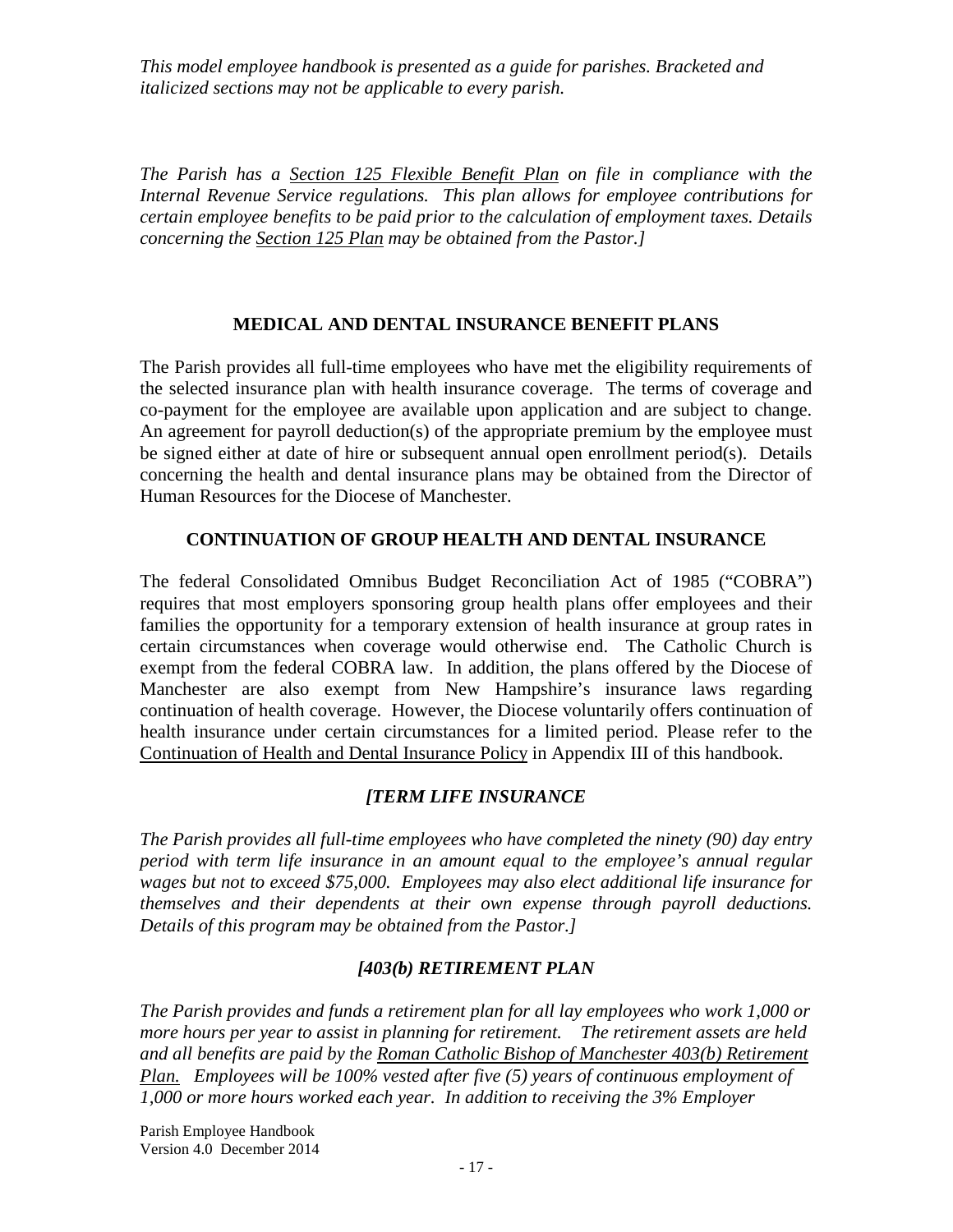*Contribution, each employee can voluntarily contribute from their wages on a pre-tax basis (provided it does not exceed the maximum amount allowed annually by the IRS). Details of this program may be obtained from the Director of Human Resources for the Diocese of Manchester.]*

## **IV. PAY AND PROGRESS**

## **PERSONNEL FILES**

The Parish maintains certain records containing job-related information on all employees to ensure compliance with state and federal law and to keep a record of your progress as an employee. The personnel file is a continuous record of information relative to employment. The Parish will provide a reasonable opportunity for employees to inspect their own personnel files. However, an employee may not be permitted to review his or her personnel file if the employee is subject to an investigation at the time of the request and disclosure of such information would prejudice law enforcement. File inspection must be done on the employee's own time, and must be arranged through the Pastor. Employees may read their personnel files but are not permitted to remove any portion of the files. Upon request, employees will be provided with a copy of all or part of their personnel files.

If, upon inspection of the personnel file, an employee disagrees with any of the information contained in such file, the employee may submit a written statement explaining his/her version of the information together with evidence supporting such version. Such statement shall be maintained as part of the employee's personnel file and will be included in any transmittal of the file to a third party.

It is important that an employee's personnel file includes accurate information regarding who should be contacted in case of emergency. Please notify the Pastor as soon as possible of any changes in name, address, telephone number, marital status, dependents, an appropriate emergency contact, or alternate contact.

## *[PERFORMANCE APPRAISALS*

*In order for employees to improve performance and better understand the Parish's expectations, the performance of employees will be periodically reviewed. Employees generally receive performance appraisals from the Pastor during or at the expiration of the entry period and yearly thereafter on or about the time of their employment anniversary. Job coaching is a continuing process throughout the course of employment, and employees may meet with the Pastor to discuss performance more frequently.*

*After a formal written performance appraisal is prepared, employees will meet with the Pastor to discuss their performance review as well as additional opportunities for*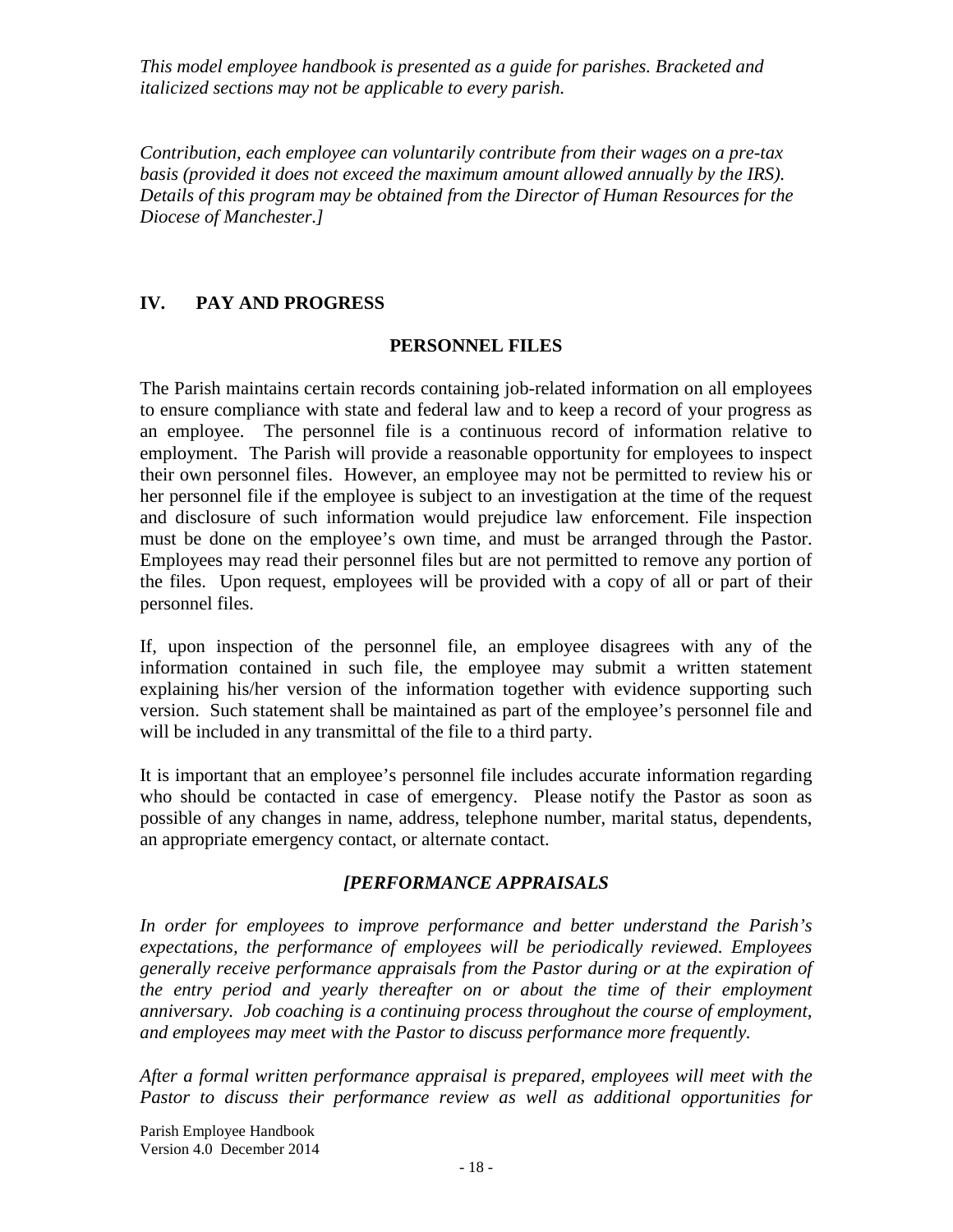*professional growth within the Parish. Employees will have the opportunity to comment on and sign the formal performance appraisal document. The employee's signature on the performance appraisal form indicates that he or she has seen the appraisal; it does not indicate agreement or disagreement with the content of the review.*

*A performance appraisal or review is not a contract or a commitment to provide a compensation adjustment, a bonus, or continued employment. Appraisals are only one of a number of factors that the Parish uses in connection with compensation, promotion, and retention decisions.]*

## *[PROMOTION & TRANSFERS*

*Employees interested in promotions or transfers to other vacant positions within the Parish should submit requests for such promotions or transfers to the Pastor. Requests generally will be considered only after the employee has been continuously employed by the Parish for at least six (6) months.*

*In determining whether to grant the request for promotion or transfer, the Parish will consider, among other factors, the following: general ability; performance; efficiency; attendance; educational preparation; responsibility; fitness for the vacant position; and overall past job performance. If a current employee and an outside candidate are equally qualified for the position (as determined by the Parish), preference for the position will be given to the current employee. If two or more current employees are equally qualified for the position (as determined by the Parish), the Parish will consider seniority as one of the factors in making the decision.]*

# **PAY AND PAY PERIODS**

Employees are informed in writing as to their rates of pay and pay period at the time they are hired and any time the rates or pay period changes. Rates of pay are reviewed periodically and may be adjusted. Employees with questions regarding their rates of pay should see the Pastor.

Employees are paid on a [*bi-weekly* basis for all hours worked during the two calendar weeks prior to the payday.] All *non-exempt* employees must complete and submit a timesheet on a [*bi-weekly]* basis. All *exempt* employees must complete and submit a Statement of Paid Time Used on a [*monthly basis]*.

Please review each paycheck for accuracy. If an employee finds a mistake, including an improper deduction from pay, s/he should report it to the Pastor immediately, so that the mistake can be corrected.

Employees with questions or concerns about their rates of pay or pay discrepancies or discrimination based on gender should notify the pastor or the Director of Human Resources for the Diocese of Manchester. Employees who inquire or complain about pay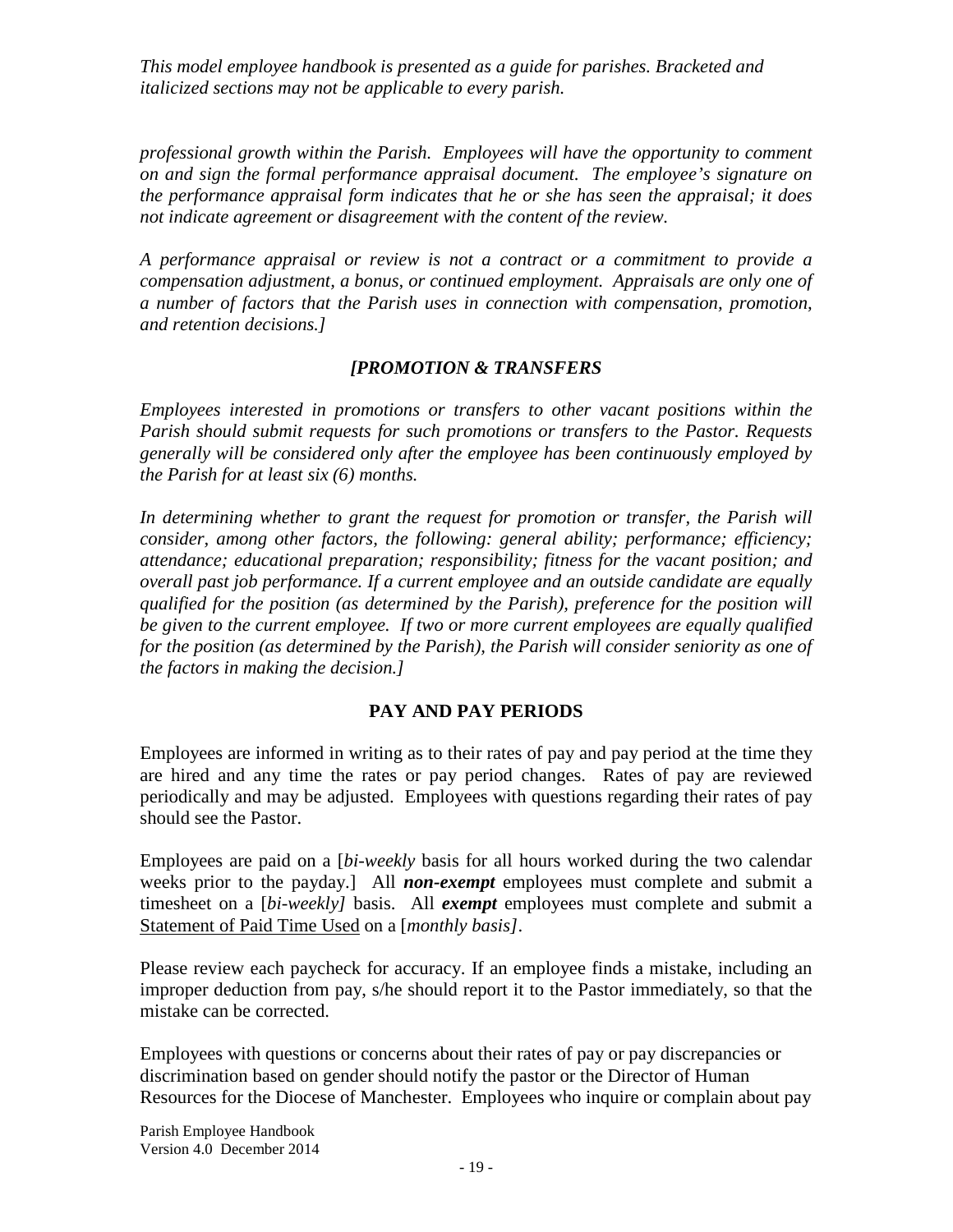discrepancies or who participate in investigations or formal proceedings regarding the same will not be subject to retaliation.

Paychecks may be distributed only to the employee. Only in the case of an employee's absence may a previously authorized individual receive the paycheck. The employee must write, sign, and date a note to authorize pick-up of the paycheck by an alternate. [*The Parish encourages participation in the direct deposit plan.]*

## **WORK WEEK/HOURS OF WORK**

Parish employees are informed of their hours and days of work when hired. Because of the nature of our ministry, work in addition to these hours may be required on occasion. [*Generally, the Parish offices are open from 8:00 a.m. to 4:30 p.m., Monday through Friday*.]

### **BREAK AND MEAL PERIODS**

Employees who work more than five (5) consecutive hours will receive a minimum thirty (30) minute and maximum sixty (60) minute unpaid meal break. Meal break times are scheduled by the Pastor. [*In addition to a meal break, the Parish provides all full-time employees with one (1) fifteen (15) minute paid break each work day morning. An additional fifteen (15) minute break may be provided each afternoon and/or for any scheduled overtime period of at least two (2) hours or more.]* Part-time employees will receive breaks consistent with their work schedules and duties. Break times are also scheduled by the Pastor.

## **PAYROLL DEDUCTIONS**

The Parish is required by law to make certain deductions from an employee's paycheck each time one is prepared. Among these are federal income taxes and contributions to Social Security as required by law. The Parish may also be required to make deductions from an employee's paycheck pursuant to a federal or state agency or court order, such as child support. These deductions are itemized on the paycheck.

With the written authorization of the employee, the Parish may make additional deductions for insurance and other purposes that benefit the employee in accordance with New Hampshire Department of Labor regulations. Arrangements for these voluntary deductions can be made with the Pastor.

No deductions that are prohibited by state or federal law will be made from an employee's paycheck. Employees with a question about a payroll deduction or concerns about an improper deduction should immediately contact the Pastor. Any improper deductions from pay will be corrected as soon as possible.

#### **OVERTIME**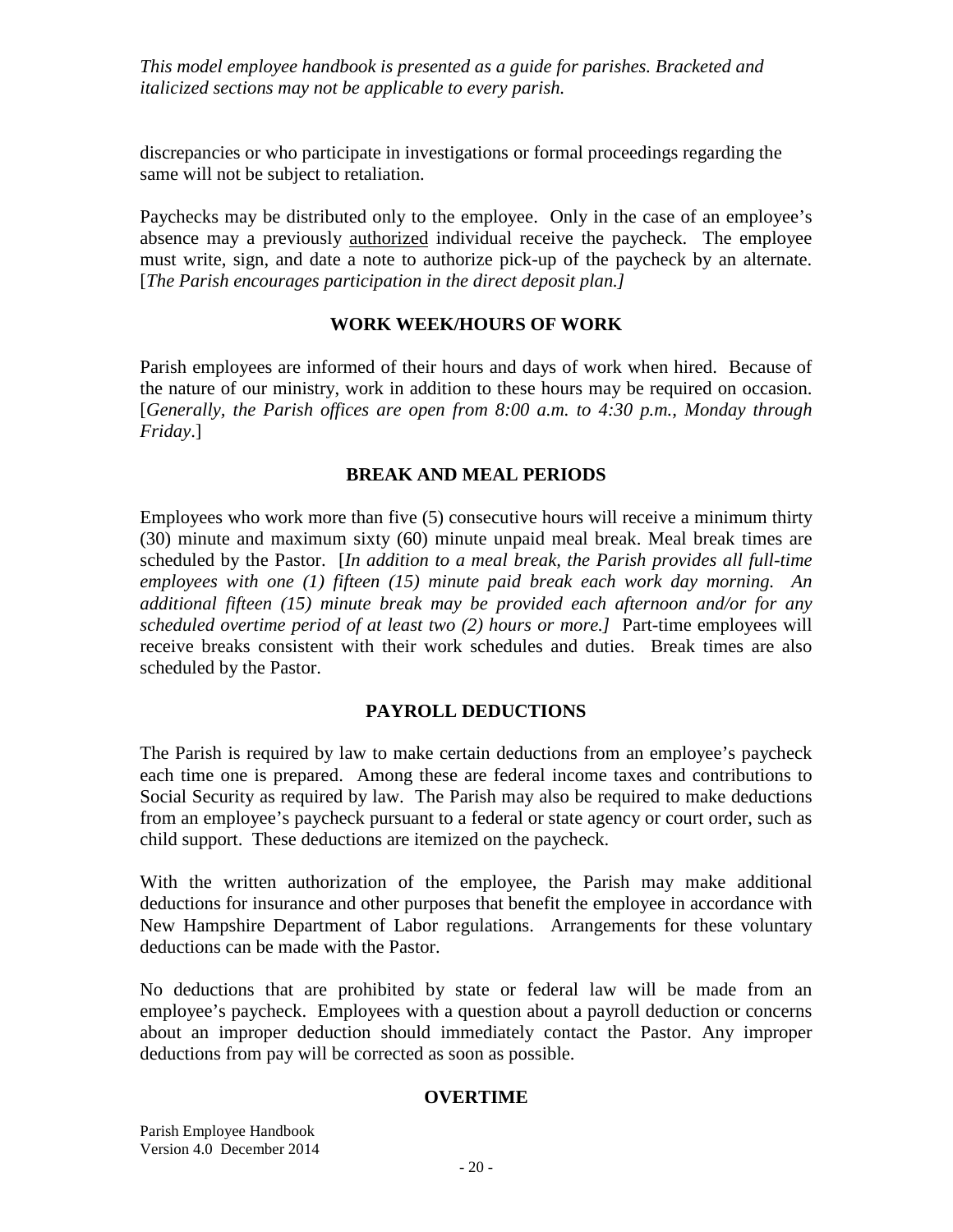Periodically, it may be necessary for non-exempt employees to perform overtime work. Overtime (time worked in excess of forty (40) hours in a work week) by non-exempt employees must be approved in advance by your department head and the appropriate Cabinet Secretary. To the extent possible, the Parish will attempt to provide advance notice of the necessity for overtime work. *Non-exempt* employees are entitled to be paid one and one-half (1 ½) times their regular rate of pay for all time worked in excess of forty (40) hours per week. Sick days, holidays, vacation time, leaves of absences, and other time off benefits are not counted as time worked for purposes of overtime.

## **V. ON THE JOB**

## *[EMPLOYEE ASSISTANCE*

*The Parish understands that some people may experience stress and other personal difficulties because of family, financial, and other problems. In order to help you address such problems, the Parish maintains on file and, upon request, will provide employees information on drug, alcohol and other counseling and assistance programs available in the community. Your conscientious efforts to seek such help will not jeopardize your employment or be noted in your personnel record. Your health insurance policy may pay for the services. Contact the Director of Human Resources for the Diocese of Manchester for more information.]*

# *[SMOKING POLICY*

*The Parish is committed to providing a safe, healthy, and smoke-free work environment for our employees, visitors, and vendors. Consistent with this commitment, a no smoking policy has been instituted within all Parish buildings and vehicles.*

*Anyone wishing to smoke must do so only during authorized breaks outside the Parish building(s) and in the designated area. The Parish hopes and expects its employees will comply with the no-smoking policy. In this regard, the Parish will provide one (1) smoking cessation program for any employee interested in assistance to cease smoking. If an employee fails to comply with these rules, the employee will be subject to disciplinary action.]*

## *[INCLEMENT WEATHER DAYS*

Inclement weather can make commuting to work difficult. Only on the rare occasion of *severely inclement weather will the Parish buildings be closed entirely. The voice mail systems will be activated with an appropriate announcement of building closure no later than 7:00 a.m. on days when severely inclement weather is predicted. Should an employee choose to not travel to work on a day when the weather is poor and Parish buildings are open, s/he should contact the Pastor no later than 10:00 a.m. on the day in question to exercise the right to a personal or paid vacation day.*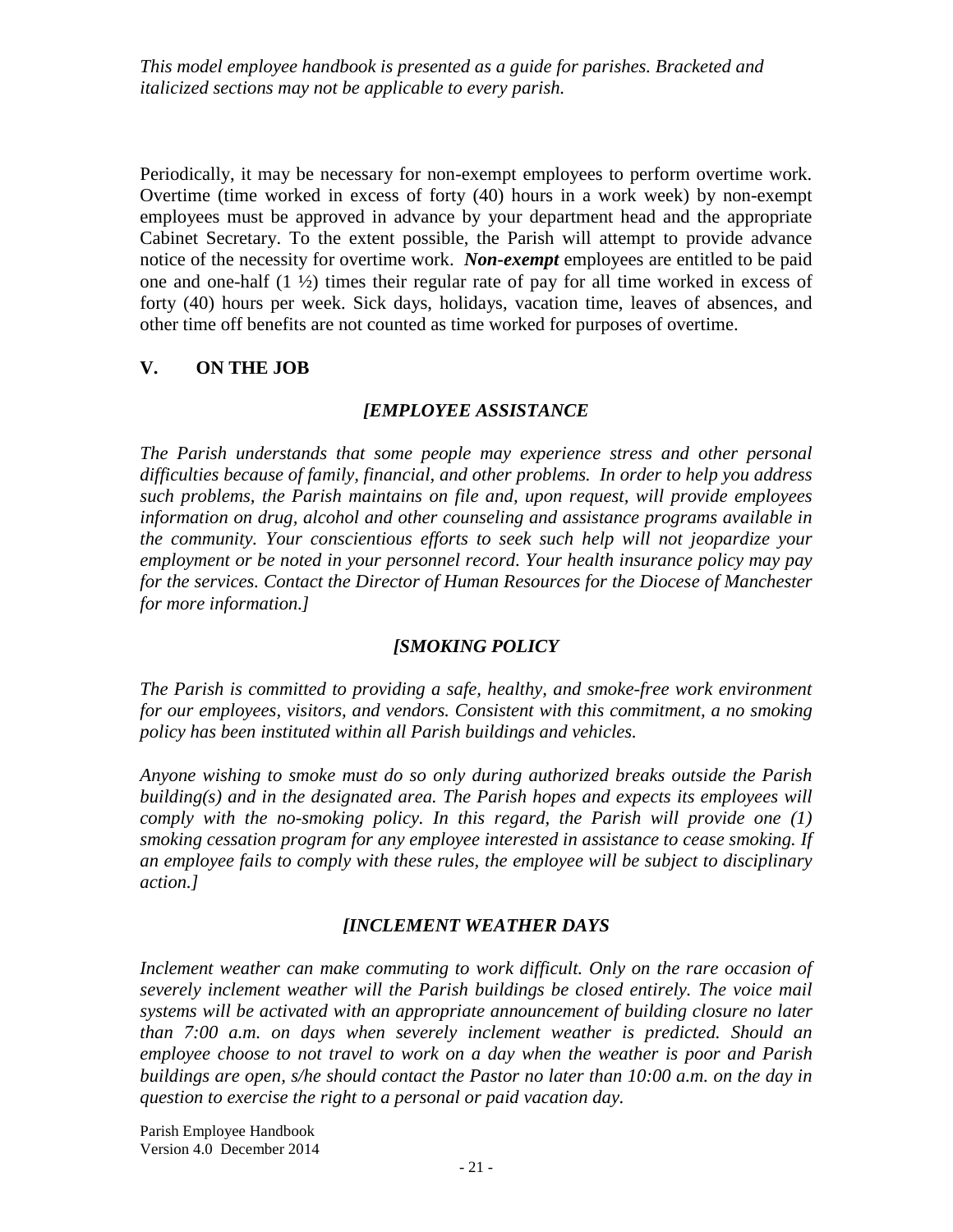*If the Parish buildings are closed due to inclement weather on a day that an employee is scheduled to work, s/he will be paid for the hours they were expected to work that day.]*

## **PERSONAL DRESS**

Discretion in style of dress and behavior is extremely important to the Parish. Employees are therefore required to dress in appropriate business attire that is safe for their positions. Work clothing worn by employees must be not torn, must meet safety requirements, and must not contain inappropriate language or graphics.

All employees should use good judgment in the choice of business attire and hygiene and remember to conduct themselves at all times in a way that best represents them and the Parish.

*[The following are guidelines of what attire is considered to be appropriate and inappropriate. (Please note that these guidelines do not apply to the maintenance staff.) Any questions regarding appropriate dress should be addressed to the Pastor.*

*Appropriate:*

- *Dresses and skirts (length no more than 3 inches above the knee)*
- *Suits/pantsuits/ties*
- *Blouses/shirts*
- *Blazers*
- *Pants in business suitable fabrics*
- *Any type of business shoe (including dress shoes with or without heels, loafers, slides, open-toed shoes, boots, dress sandals.)*

*Inappropriate:*

- *Any type of denim in any color (including jean/denim dresses, shirts, pants, skirts)*
- *Casual/sport t-shirts*
- *Shorts*
- *Flip-flops, hiking boots, hiking sandals, athletic shoes (unless needed due to a medical condition.)]*

## **CONFLICT OF INTEREST AND OUTSIDE EMPLOYMENT**

Employees must not use their positions with the Parish for private gain for themselves or for persons with whom they have personal, business, or financial ties. As representatives of the Parish, employees must avoid any actions that could reasonably be expected to adversely affect, or to give the appearance of adversely affecting, the independence and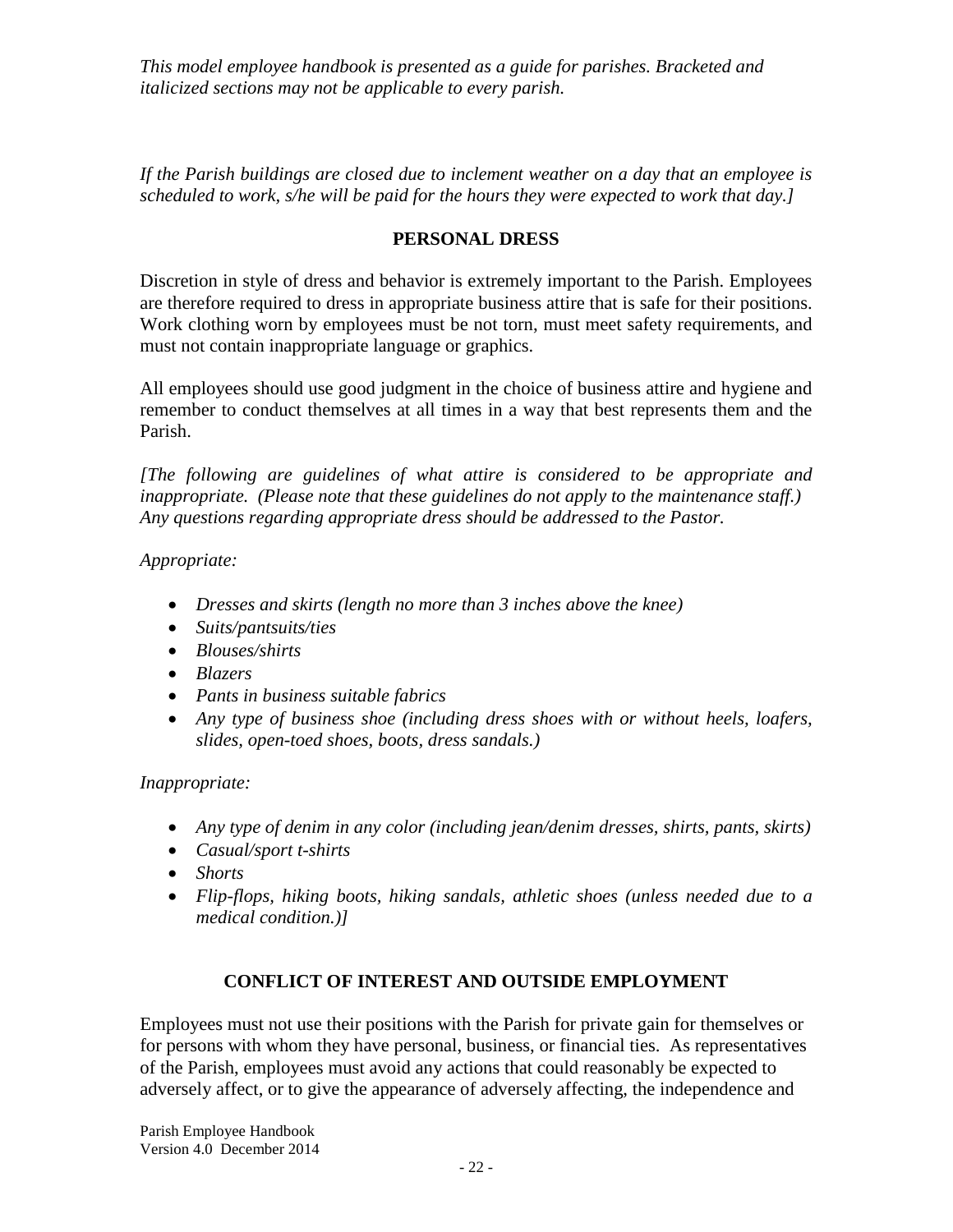objectivity of their judgment, interfere with the timely and effective performance of their duties and responsibilities, or discredit the Parish and the Roman Catholic Church.

Consistent with this conflict of interest policy, employees are permitted to engage in outside employment, consulting, or business activities, provided that no actual or potential conflict of interest or appearance of such conflict exists, and the activity does not adversely affect their ability to perform their jobs with the Parish.

### **WORKPLACE VIOLENCE**

Unfortunately, violence in the workplace has become a reality for many employers. We hope that we never have to face this growing problem. [*The Parish therefore prohibits employees from bringing weapons on its premises, including its parking lots.]* Moreover, violence and verbal and physical threats of violence of any kind on or off Parish property will not be tolerated. Employees engaging in such conduct will be subject to discipline, including separation from employment. Any employee who becomes aware of any violence or threat of violence must immediately report the matter to the Pastor.

### **COMMUNICATIONS**

Good communications are vital for efficient and effective operations. Bulletin boards are maintained within the facilities of the Parish to bring to the attention of employees any matter relating to federal and state regulations, safety and health, diocesan policies, and announcements. No notices, posters, or other material may be displayed on these boards without the approval of the Pastor. All employees are urged to check these boards daily. Failure to read bulletins will not serve as an excuse for violations of posted policies.

Electronic communications are governed by the Electronic Communications Policy (Appendix IV) and the use of equipment for these communications is detailed below under **Parish Equipment, Telephones, Facsimiles and Computer Hardware and Software.**

#### **DISTRACTED DRIVING POLICY**

Employees of the Parish are prohibited from engaging in behaviors that distract them while driving during the course of their duties. In order to avoid distracted driving, employees are prohibited from using hand-held devices to place calls or send text messages or email messages while operating vehicles in the course of ministry. Such calls or messages may be sent using a hands-free device in an urgent situation. Conversations should be as brief as possible, and employees should refrain from making unnecessary calls or sending unnecessary messages. Where possible, even with a hands-free device, phone calls and messages should be made when the vehicle is parked in a safe location.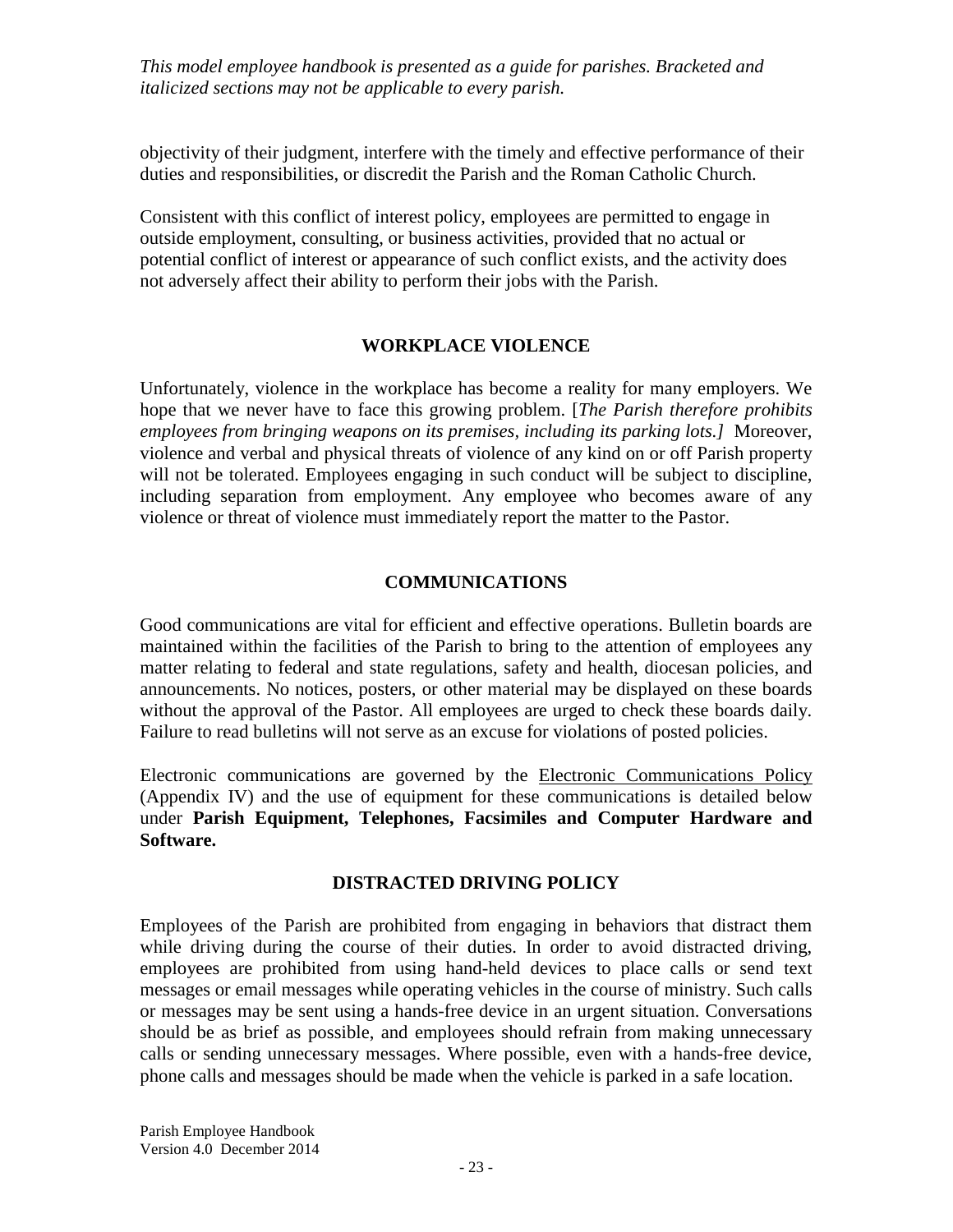# **ATTENDANCE**

Every employee is a valuable and contributing member of the Parish. Regular attendance is important to the success of any organization. The Parish must be able to depend on the fact that employees will report to work regularly and on time

Every employee is expected

- 1) to work all scheduled hours;
- 2) to report for work on time; and
- 3) to work until the end of the work period.

Excessive absence, tardiness, and/or leaving early, are grounds for disciplinary action, including separation from employment. If an employee is absent or late for work, s/he must contact the Pastor either verbally or in writing, within one (1) hour before and no later than thirty (30) minutes after starting time, to explain why they will be absent or late and how long they expect to remain absent. An employee who fails to call in on the day of an absence, or does not have an excuse for calling in late, may be subject to discipline, up to and including discharge. If an employee is absent from work for more than one day, s/he may be required by the Pastor to call in on each day of absence.

Unless there are proven extenuating circumstances, an employee will be considered to have resigned from the Parish if no notification is received within three (3) consecutive working days from the beginning of the absence. Before returning to work, an employee who is absent five (5) or more consecutive workdays due to illness must obtain and submit to the Pastor certification from a healthcare provider that authorizes the employee to return to work.

## **SOLICITATIONS**

No solicitation of any kind is permitted during work hours, unless first approved by the Pastor. "Solicitation" is defined as requests for contributions, donations, raffles, lotteries, membership in organizations, attendance at events, or other similar conduct. "Work hours" is defined as time during which the employee is scheduled to be working, exclusive of established break periods, meal times, or time before or after work hours and only in designated break areas. This rule applies to solicitation for both charitable and non-charitable causes.

No distribution of any non-work-related materials is permitted in any work area at any time, unless first approved by the Pastor. "Work areas" are defined as any Parish office or facility, other than designated break areas. Without prior approval by the Pastor, employees may solicit or distribute materials only during break time or outside of scheduled work hours in the cafeteria. Persons not employed by the Parish are prohibited from distributing materials or soliciting employees on Parish premises at any time, unless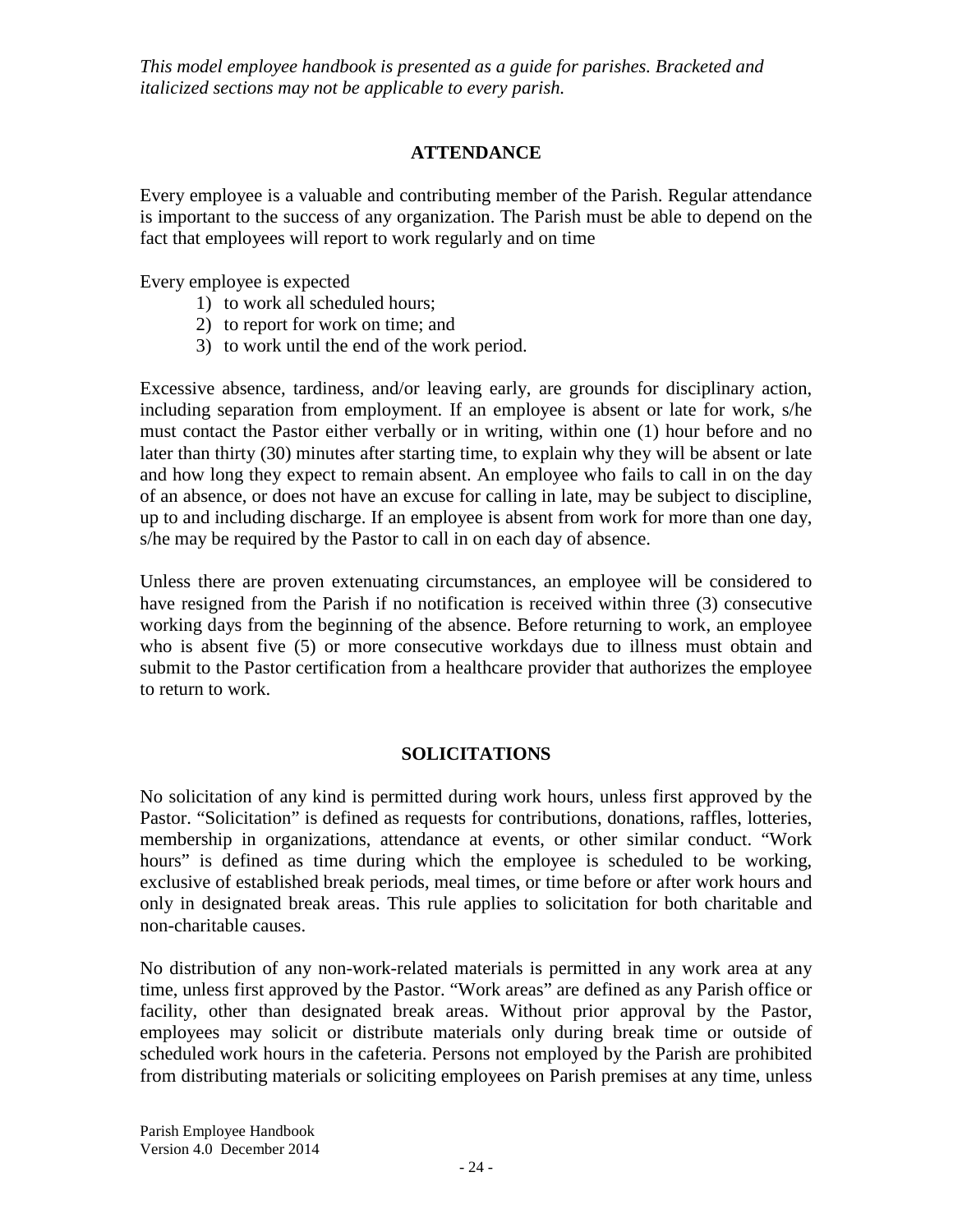authorized by the Pastor. Any employee who violates these rules will be subject to disciplinary action.

## **PARKING FACILITIES**

*[There is limited space for parking in the Parish Building lot. Only those employees with assigned parking spaces may use the parking lot.]* The Parish assumes no liability to any person or employee for any damage to or by any motor vehicle owned or operated by any person or employee upon Parish property.

### **DIOCESAN PROPERTY**

Diocesan property of any type or value shall not be used or removed from Parish premises without authorization of the Pastor. All diocesan equipment, memoranda, records, communications, computer data, disks, or other documents made or compiled by you or made available to you in connection with the business of the Parish shall be delivered to the Parish promptly upon separation of your employment or at any other time upon request.

## **PARISH EQUIPMENT, TELEPHONES, FACSIMILE AND COMPUTER HARDWARE/SOFTWARE**

All electronic and telephonic communication systems and all communications and information transmitted by, received from, or stored in Parish equipment and systems are the property of the Parish and as such, employees should not have an expectation of privacy in the use of the these systems. They are to be used solely for job-related purposes.

Employees are not permitted to use a code, access a file, or retrieve any stored communication unless authorized to do so or unless they have received prior clearance from the Pastor. All pass codes are the property of the Parish. No employee may use a pass code that has not been issued to that employee or that is unknown to the Parish. Moreover, improper use of the e-mail system (e.g., spreading offensive jokes or remarks) will not be tolerated. Employees who violate this policy are subject to disciplinary action, up to and including separation from employment.

To ensure that the use of electronic and telephonic communications systems and business equipment is consistent with the Parish's legitimate interests, and to ensure quality service to those whom we serve, authorized representatives of the Parish may monitor the use of such equipment from time to time.

No unauthorized equipment or computer hardware/software may be installed or used on the premises of the Parish building without the express permission of the Secretary for Administration or his delegate.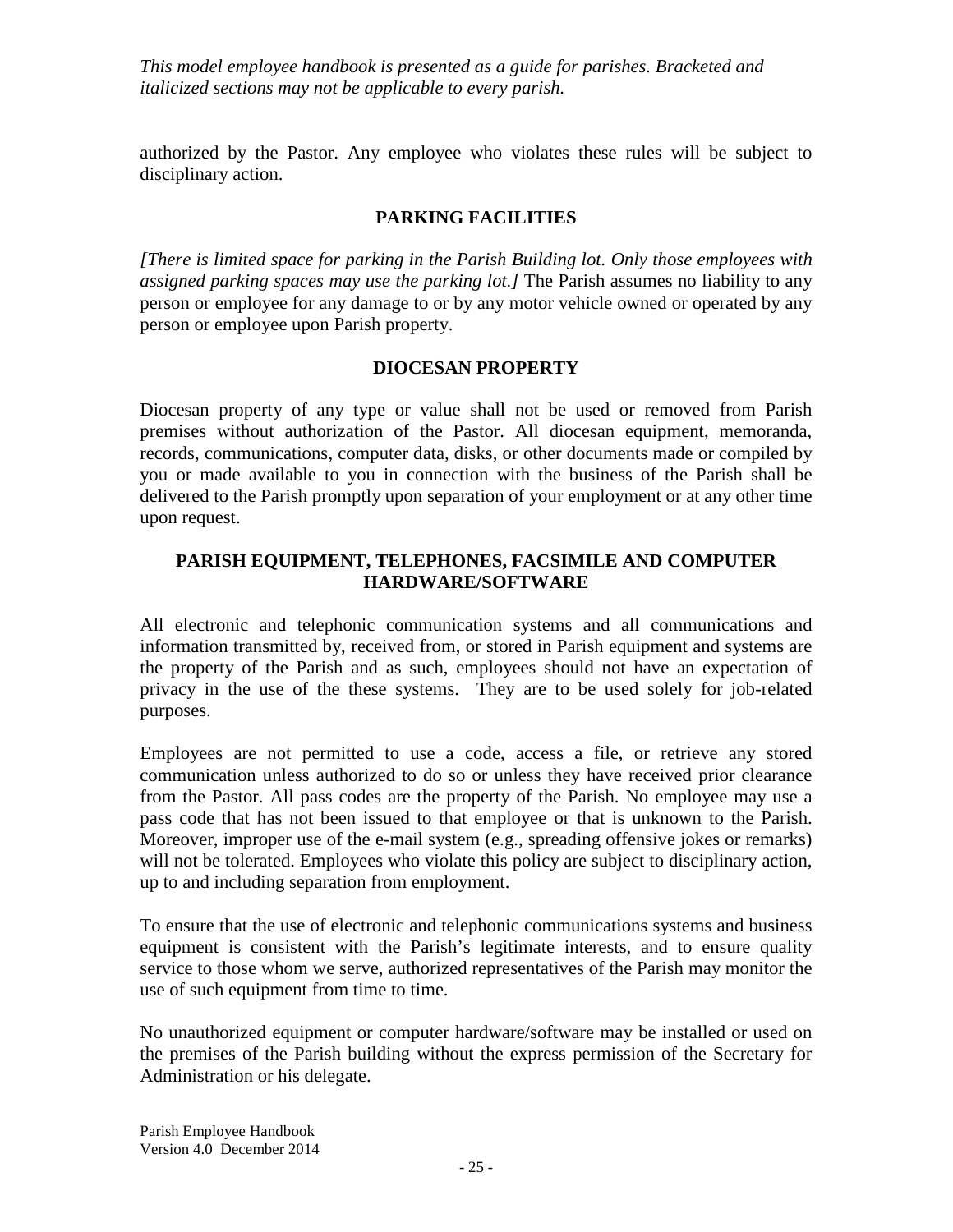Further information about diocesan policy on electronic communications can be found in the Electronic Communications Policy (Appendix IV).

## **DATA SECURITY**

The Parish has established and implemented a comprehensive written information security program ("WISP"), is to create effective administrative, technical and physical safeguards for the protection of certain personal information about employees, volunteers, parishioners, students, and others. This WISP (Appendix VI) sets forth our procedure for evaluating our electronic and physical methods of accessing, collecting, storing, using, transmitting, and protecting such personal information.

### **RECORDS RETENTION**

The Parish creates, maintains, and preserves records every day to assist in fulfilling the pastoral mission of the church in New Hampshire. Records are the principal means of recording the pastoral activity of the Church. Bearing this in mind, a Records Retention Policy has been established (Appendix V) to provide guidance in determining the manner and length of time for maintaining records.

## **WORKPLACE SEARCHES**

To safeguard the safety and property of our employees, our visitors, and the Parish, and to help prevent the possession and use of weapons and illegal drugs on the Parish's premises, it may become necessary to question employees and all other persons entering and leaving our premises, and to inspect any packages, parcels, purses, handbags, briefcases, lunch boxes, or any other possessions or articles carried to and from the Parish's property. In addition, the Parish reserves the right to search any employee's office, desk, files, locker, or any other area or article on our premises in pursuit of its concern to safeguard the safety and property of employees and the Parish. Employees should understand that all offices, desks, files, lockers, and so forth are the property of the Parish and are issued for the use of employees only during their employment with the Parish.

Employees working on or entering or leaving the premises who refuse to cooperate in an inspection, as well as employees who after the inspection are believed to be in possession of stolen property, weapons, or illegal drugs, will be subject to disciplinary action up to and including discharge if, after investigation, they are found to be in violation of the Parish's security procedures or any other Parish rules and regulations.

## **PARISH BUILDING SECURITY**

It is each employee's responsibility to help ensure that proper security measures are exercised at all times. All employees should be familiar with emergency exits, the alarm systems, and the proper steps to take upon hearing them. [*No visitors are permitted to*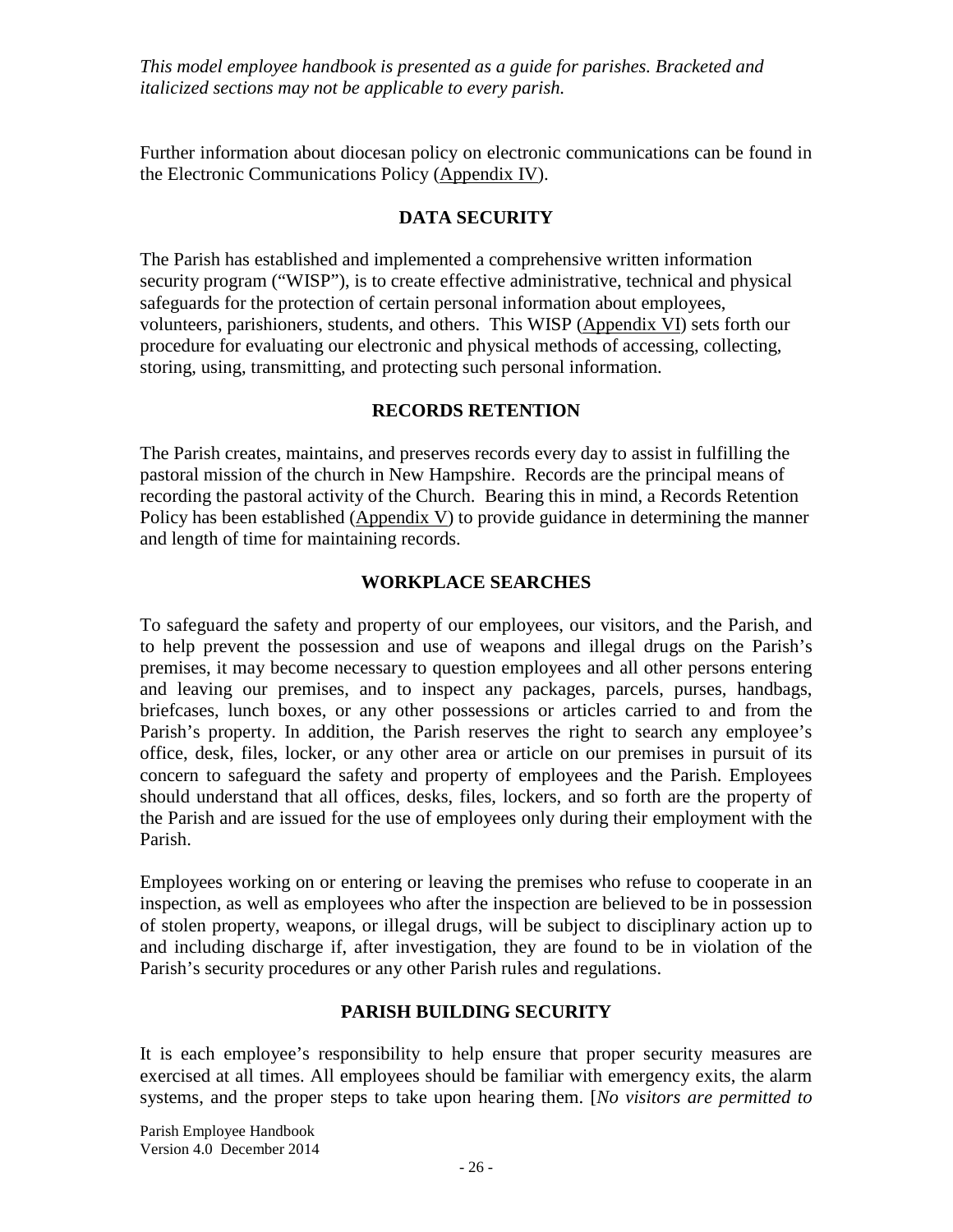*leave the reception area(s) unescorted.]* Any suspicious person or events should be called to the immediate attention of the Pastor. [*No visitors are permitted to enter the Parish office using entrances marked for employees. Employees should enter through employee entrances.]*

### **PROGRESSIVE DISCIPLINE**

The Parish is justifiably proud of its employees and the manner in which they conduct themselves. We rely on individual good judgment and sense of responsibility. Employees are expected to conduct themselves in an appropriate manner and must comply with the *Serving Christ, Serving Others* Code of Ministerial Conduct ("Code") (see Appendix I). Likewise, quality work and contribution to ministry is expected of every employee.

When an employee's work performance or personal conduct is unacceptable, certain guidelines generally will be followed to ensure fair and consistent treatment for all employees. Where a problem exists, the Pastor generally will discuss the problem with the employee, identify the causes, outline corrective action steps, and establish a time in which to correct the problem. The employee will be made aware of the consequences of repeated infractions or continued deficient performance. A notation of the incident will be made by the Pastor and filed in the employee's personnel file.

It is the policy of the Parish to discipline an employee whenever s/he violates the Code or a policy, rule, or regulation, endangers the safety of others, or performs unsatisfactorily. In each instance, the disciplinary action taken will be just and in proportion to the seriousness of the violation, as determined by the Parish. Generally, there are four types of discipline used by the Parish: verbal warning, written warning, suspension,  $1$  and dismissal. A progressive discipline system will be used except in those cases where the Administration, at its discretion, determines immediate termination is necessary. Furthermore, if circumstances warrant, the Parish at its discretion may skip or repeat steps in the progressive discipline system.

## **STANDARDS OF CONDUCT**

The respect of everyone's human dignity is the cornerstone of the life of the Church. As an ecclesial community, the Parish recognizes the value of an ordered public life. As a community that has come together for a common purpose, the Parish must have rules that promote consistency, harmony, and support its objectives and missions. There are certain standards of common honesty and decent behavior that all employees are expected to follow. Many of these standards are set forth in the *Serving Christ, Serving Others* Code of Ministerial Conduct (see Appendix I).

<span id="page-26-0"></span><sup>&</sup>lt;sup>1</sup> Suspension- suspension from work for progressive discipline may be with or without pay depending on the severity of the violation at the sole discretion of the Pastor. No time will be earned for any benefit during a period of paid or unpaid suspension.

Parish Employee Handbook

Version 4.0 December 2014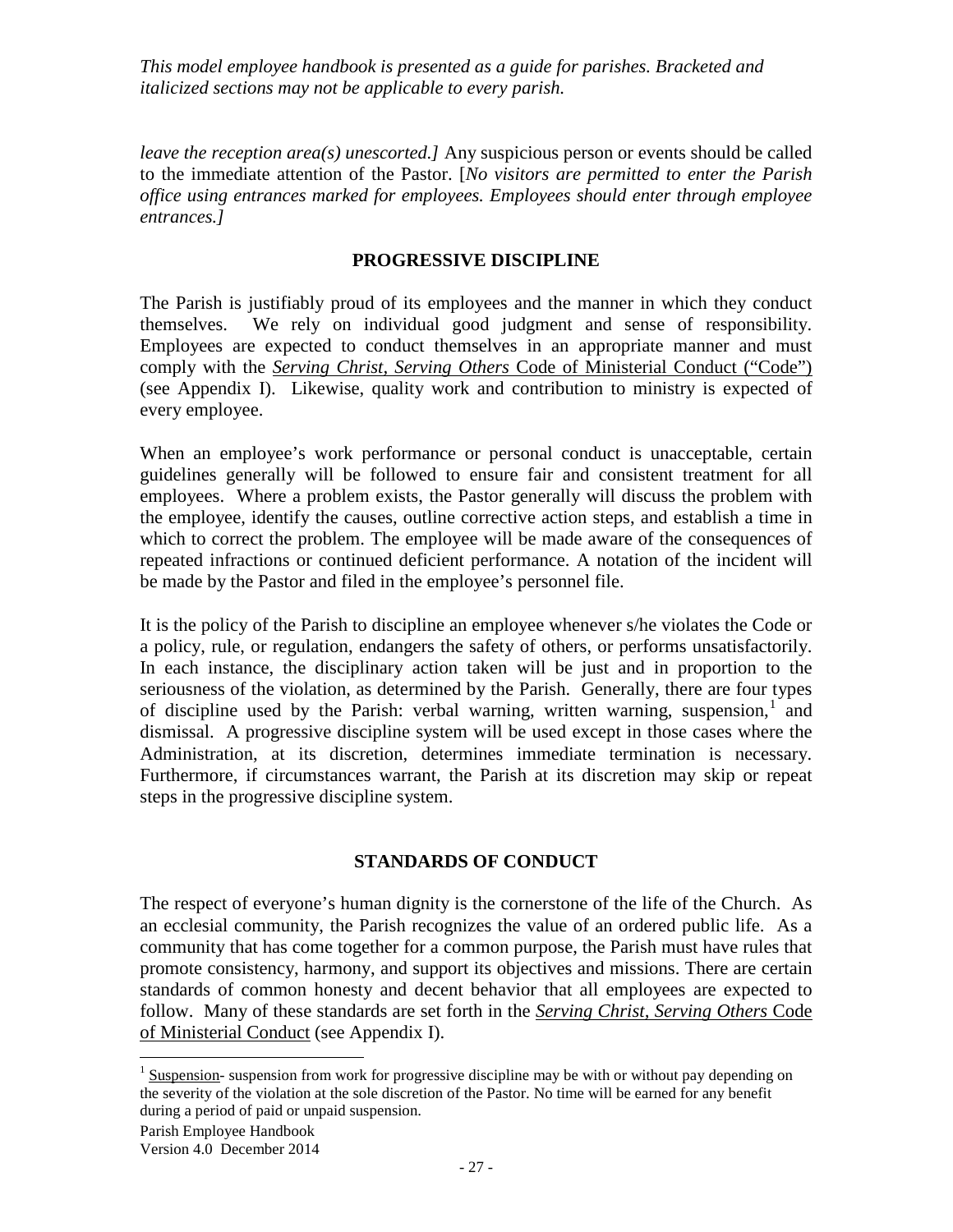The following are examples of unacceptable conduct or performance, and they represent some of the types of actions for which employees may be disciplined, up to and including termination from employment. These examples, however, do not cover all of the types of performance or conduct that are considered unacceptable.

- Excessive absenteeism, unexcused absences, tardiness
- Unlawful discrimination or harassment
- Violation of any diocesan policy or procedure, including, but not limited to the *Serving Christ, Serving Others* Code of Ministerial Conduct and the *Promise to Protect, Pledge to Heal* Policy
- Unprofessional or discourteous conduct toward others
- Poor work performance, including, but not limited to, missing deadlines, failing to demonstrate the requisite skills or abilities, failing to cooperate with and be helpful to others, and inaccurate or incomplete work product
- Falsification of records
- Dishonesty
- Conviction of a crime that in the discretion of the Parish adversely impacts the employee's position
- Insubordination
- Conduct contrary to the accepted teachings of the Roman Catholic Church or that would, in the discretion of the Diocese, adversely impact the employee's position or the Diocese of Manchester.

## **SEPARATION FROM EMPLOYMENT**

Should an employee decide to leave employment with the Parish, at least two (2) weeks' advance written notice is requested.

*[Additionally, resigning employees may be asked to complete a brief exit interview with the Pastor prior to leaving. This interview provides the opportunity to complete employment records and discuss eligibility for continuation of health insurance and other benefits.]* An employee must return all property belonging to the Parish before leaving employment.

## **UNEMPLOYMENT COMPENSATION**

The Parish is exempt from federal and state laws related to unemployment compensation. As a result, the Parish does not participate or provide unemployment compensation insurance benefits.

# **VI. FEEDBACK/COMPLAINT PROCEDURES**

# *[SUGGESTIONS AND IDEAS*

*The Parish is always interested in constructive ideas and suggestions for improvement. Constructive suggestions should be submitted, in writing, to the Pastor.*